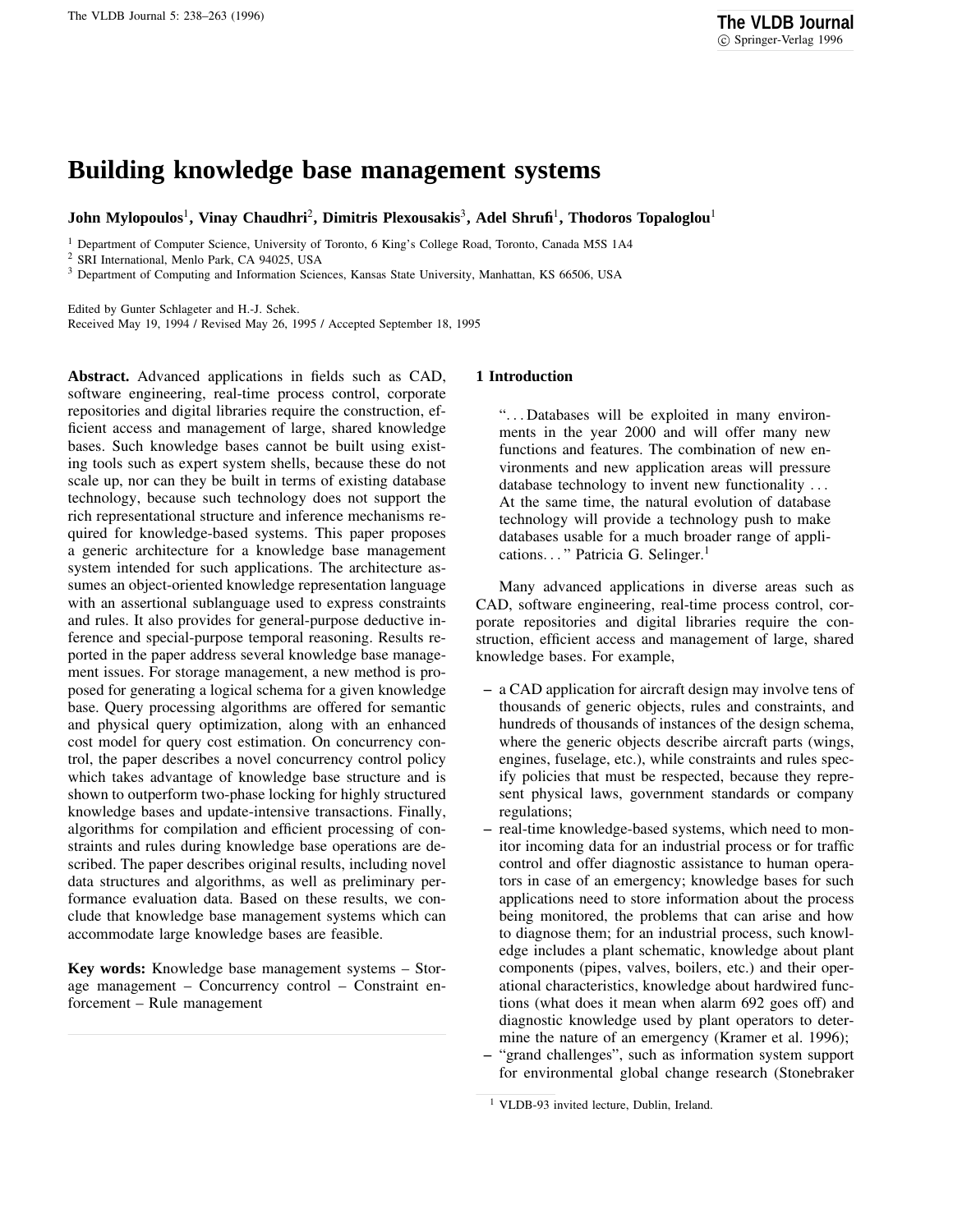and Dozier 1991) and the human GENOME project (Frenkel 1991);

**–** knowledge-sharing applications that involve construction of generic knowledge bases that include thousands of concept descriptions and are used as references in the construction of knowledge-based systems (Neches 1991).

Such knowledge bases may be built in terms of existing knowledge representation systems (expert system shells, for instance) or AI languages such as Lisp or Prolog. Unfortunately, such implementations do not scale up for several reasons, including inefficient memory management, lack of provisions for sharing, expensive (and sometimes illdefined) knowledge base operations (Lockemann et al. 1991; Ishikawa et al. 1993).

Alternatively, such knowledge bases may be built on top of one or more existing database management tools. Unfortunately, this is not a satisfactory solution either. First, the modeling facilities provided by existing database management tools only support a subset of the rich representational structures and inference mechanisms of knowledge representation schemes. Second, available optimization mechanisms do not exploit the rich structure and semantic properties of knowledge bases. Finally, this approach delegates important managerial aids, such as semantic integrity enforcement, to the end-users of the knowledge base, rather than to the system that manages the knowledge base.

This paper proposes a generic architecture for a knowledge base management system (KBMS) and describes a body of results addressing issues that range from storage management, query processing and concurrency control to rule processing. The proposed system offers a rich representational framework including structuring mechanisms (generalization, aggregation, classification and others), as well as an assertion language for expressing deductive rules and integrity constraints. Moreover, the system supports reasoning mechanisms, including deductive inference, constraint enforcement and temporal reasoning. The representation language adopted for the KBMS design is Telos (Mylopoulos et al. 1990).

The term "knowledge base" is used throughout the paper, instead of "database", mostly for historical reasons. There are no technical grounds for distinguishing between the two terms, in view of the fact that (extended) database systems (such as ones managing object-oriented, active and deductive databases) do support some deductive and non-deductive inference mechanisms and structuring facilities analogous to those found in knowledge bases. The difference in meaning, if any, between the two terms is mostly in the degree to which they support representational, structuring and inference capabilities.

The rest of the paper is organized as follows. Section 2 presents a brief overview of the knowledge representation framework of Telos. Section 3 proposes a generic architecture for a KBMS and its components. Sections 4–7 describe, respectively, research results on storage management, query processing, concurrency control and constraint and rule management. Each one of these sections defines the problem in the context of knowledge bases, identifies limitations of existing approaches (if such exist) and proposes solutions, along with an evaluation. The methodology used to evaluate the proposed research results varies with the results being evaluated. Section 8 summarizes the results of this work and outlines open problems for further research.

## **2 Overview of Telos**

The representational framework of Telos (Mylopoulos et al. 1990) constitutes a generalization of graph-theoretic data structures used in semantic networks (Findler 1979), semantic data models (Hull and King 1987) and object-oriented representations (Zdonik and Maier 1989). Telos treats attributes as first-class citizens, supports a powerful classification (or instantiation) mechanism which enhances extensibility and offers special representational and inferential mechanisms for temporal knowledge. In addition, there have been formal accounts of the semantics of the language based on an axiomatic approach (Stanley 1986) or a possible-worlds model (Plexousakis 1993b). This section introduces the core features of Telos which are divided into *structural, temporal* and *assertional* features. A more comprehensive description of the language can be found elsewhere (Mylopoulos et al. 1990).

## *2.1 Structural component*

A Telos knowledge base consists of structured objects built out of two kinds of primitive units, *individuals* and *attributes*. Individuals are intended to represent entities (concrete ones such as John, or abstract ones such as Person), whereas, attributes represent binary relationships between entities or other relationships. Individuals and attributes are referred to by a common term – *proposition*. As in object models, Telos propositions have their own internal identifiers.

Every proposition p consists of a *source*, a *label* and a *destination* which can be retrieved through the functions  $from(p)$ , label(p) and  $to(p)$ . A proposition can be represented by a 3-tuple<sup>2</sup> (e.g., [Martin, age, 35]).

Propositions (individuals and attributes) are organized along three dimensions, referred to in the literature as *attribution* (Attardi and Simi 1981), *classification* and *generalization* (Brodie et al. 1984).

*Structured objects* consist of collections of (possibly multi-valued) attributes that have a common proposition as a source, thus adding a simple form of *aggregation*. The structured object corresponding to an individual, for example, may consist of the following set of propositions:

*{*MTS, [MTS, InstanceOf, Employee], [MTS, name, Martin], [MTS, sal, 30000], [MTS, addr, '10 King's College Road'], [MTS, dept, 'Computer Science']*}*

In this case, MTS, an employee named Martin, has a sal attribute with value 30000, an addr attribute with value 10 King's College Road and an attribute

<sup>2</sup> Later, when the temporal dimension is introduced, propositions will be shown as 4-tuples.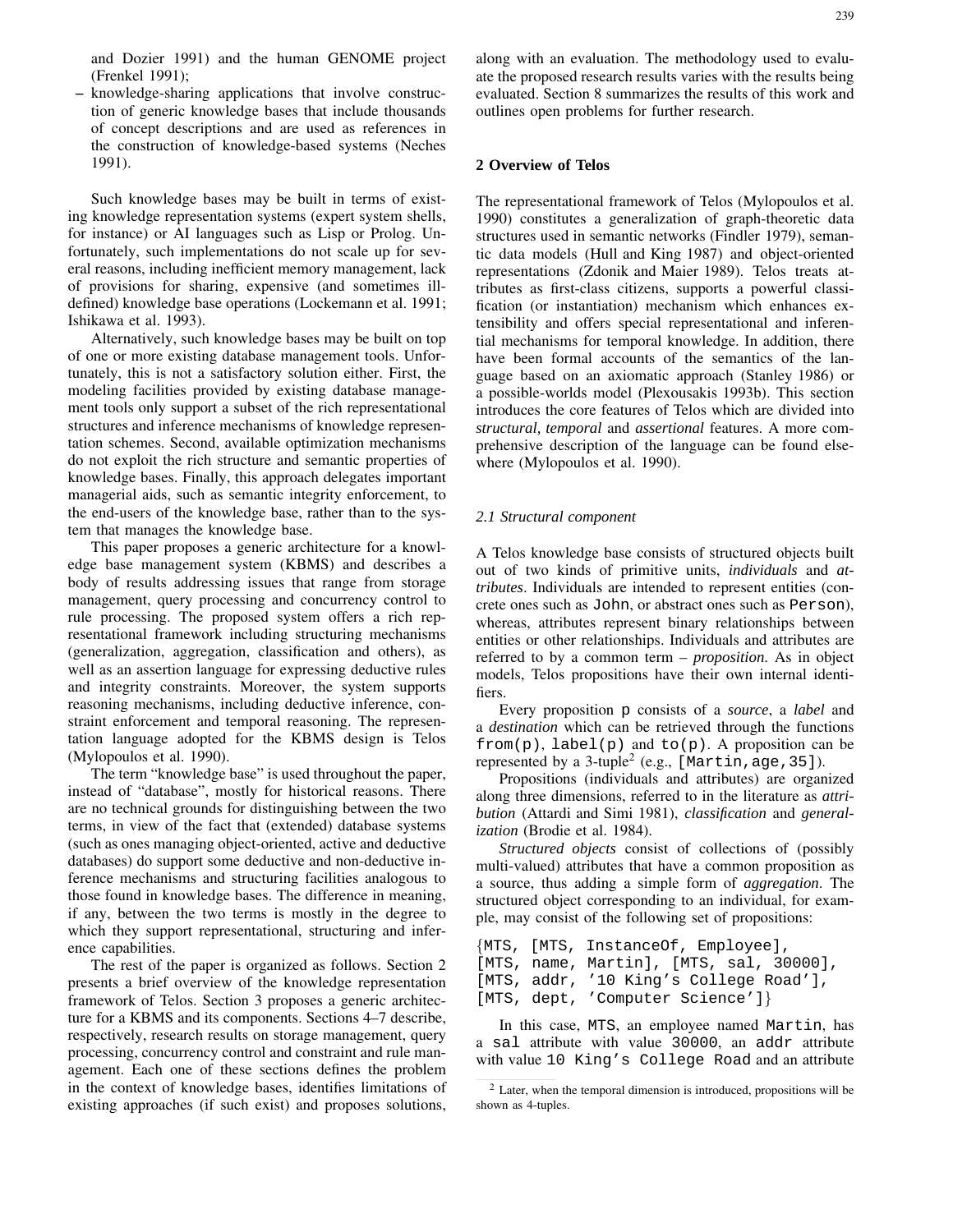

**Fig. 1.** An example Telos knowledge base

dept with value Computer Science. Note that an attribute may also represent abstract relationships such as [Person,addr,GeographicLocation], intended to represent the concept of the address relationship between persons and geographic locations.

Each proposition is an instance of one or more generic propositions called *classes* – thus giving rise to a classification hierarchy. Propositions are classified into *tokens* – propositions having no instances and intended to represent concrete entities in the domain of discourse, *simple classes* – propositions having only tokens as instances, *meta-classes* – having only simple classes as instances, *meta-meta-classes*, and so on.

Orthogonal to the classification dimension, classes can be organized in terms of *generalization* or isA hierarchies. A class may have incomparable generalizations leading to hierarchies that are directed acyclic graphs rather than trees. The attribute mechanism is also used for attaching assertions (deductive rules and integrity constraints) to Telos objects. Inheritance of attributes with respect to generalization is assumed to be strict in the sense that a class definition cannot override inherited attributes.

Figure 1 shows an example Telos knowledge base in the form of a labeled directed graph. Instantiation, generalization and attribution relationships are represented as edges in the graph. For example, in Fig. 1 the attribute [Employee, dept, Department] is represented in this graph as an edge between Employee and Department which is labeled by dept.

### *2.2 The temporal component*

Every Telos proposition has an associated *history* time and a *belief* time. The history time of a proposition represents the lifetime of a proposition in the application domain (i.e., the lifetime of an entity or a relationship). A proposition's belief time, on the other hand, refers to the time when the proposition is believed by the knowledge base, i.e., the interval between the moment the proposition is added to the knowledge base and the time when its belief is terminated. Both history and belief time are represented by means of time *intervals*. The model of time adopted is a modification of Allen's framework (Allen 1983). Seven exclusive temporal relations (e.g., equal, meet, before, after, during, start, end) together with their inverses are used to characterize the possible positions of two intervals on a linear time line. Temporal relationships participate in

the expression of deductive rules and integrity constraints in the assertion language. Disjunction of temporal relationships is disallowed in order to facilitate efficient temporal reasoning.

A proposition with history time will now be a 4-tuple. For example, the proposition [Martian, addr, '10 King's College Road', 1/1/89..3/10/89]means that Martian had an addr of 10 King's College Road during the period  $1/1/89$  to  $3/10/89$ . The time component of a proposition p may be retrieved using the function when(p).

Telos has several built-in temporal constants, such as dates and times (e.g., 1988/12/07 denoting December 7, 1988, 1988 denoting the interval starting at the beginning of 1988 and ending at the end of 1988), semi-infinite intervals having conventional dates or times as one endpoint (e.g., 1986/10/25 .. \*) and the infinite interval Alltime.

# *2.3 The assertional component*

Telos provides an assertion language for the expression of deductive rules and integrity constraints. The assertion language is a first-order language with equality.

Function symbols of the language that have already been mentioned in the previous sections are  $from (p)$ ,  $label(p)$ , to(p) and when(p), returning the source, label, destination and duration of p, respectively. In addition, the assertion language supports selection operations, which make it possible to "navigate" through a Telos knowledge base. The selection operations include a dot function operation  $x \cdot 1$  [ $r1 \text{ t1}$ ] which evaluates to the set of to-values of the attributes of proposition with source x which belong to the attribute class labeled by l during intervals which are in relation  $r1$  with time interval  $t1$ . The definitions of other functions can be found elsewhere (Mylopoulos et al. 1990). The terms of the language include variables, constants (including conventional dates) and the result of applying functions to terms.

The atomic formulae of the assertion language include the predicates prop(), instanceOf(), isA(), *att*() for an attribute *att*, the temporal predicates before, during, overlaps, meets, starts, finishes, equal and their inverses after, contains, overlapped by, met by, started by and finished by. The predicate prop  $(p, x, y, z, t)$  means that p is a proposition with components  $x, y, z$  and  $t$ . The predicate instance Of  $(x, y, t1,$  $t2$ ) means that x is an instance of y for the time period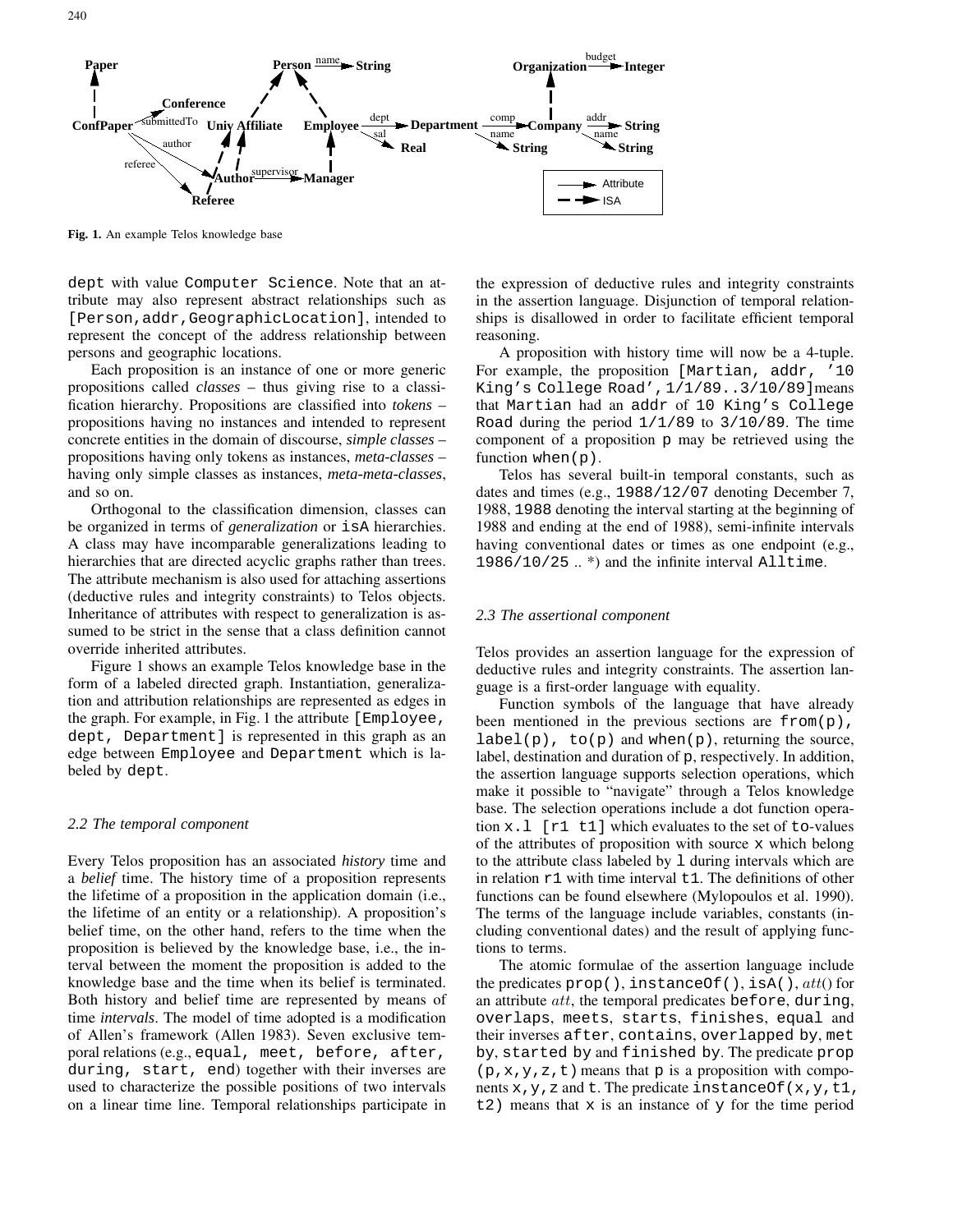$t1$  and is believed by the system for the time period  $t2$ . Similarly, the predicate isA( $x$   $y$ ,  $t1$ ,  $t2$ ) means that x is a specialization of  $y$  for the time  $t1$  and is believed by the system for time t2. Finally,  $att(x, y, t1, t2)$  denotes that y is a value of the attribute *att* of x for t1 and is believed for  $\text{\texttt{t2}}$ . Also, for any terms *x* and *y* and any evaluable predicate  $\theta$ ,  $x \theta y$  is an atomic formula with the obvious meaning.

A meta-predicate Holds denotes the truth of an atomic formula during a time interval. For example, the history-time assertion  $Holds(p(x, y), t)$  means that there exists a time interval  $t_0$  such that  $prop(pid, x, p, y, t_0) \wedge (t_0 \text{ contains } t)$ is true, if *p* is a basic predicate, or that the truth of  $p(x, y)$ at time *t* is derivable from the knowledge base via the deductive rules, if p is a derived predicate. The predicate *p* is restricted to be a non-evaluable and non-temporal predicate<sup>3</sup>, since the truth of evaluable or temporal predicates is not dependent on their evaluation over a particular time interval. A belief-time assertion has the form Believed $(HT,t'),$  where Believed is a meta-predicate denoting that a history-time assertion *HT* is believed by the system throughout a belief time interval  $t'$ . Using these predicates leads to more succinct temporal expressions.

Well-formed formulae of the assertion language are formed by using the meta-predicates Holds and Believed, logical connectives and restricted quantification. Restricted quantification is of the form Forall *x/C* and Exists *x/C* for a Telos class *C*. The assertion language is used to pose queries or to specify the integrity constraints and deductive rules in the knowledge base.

With respect to the knowledge base of Fig. 1, the following query retrieves all the employees who have had an increase of more than \$5000 in their salary in 1988 and according to the beliefs of the system from the beginning of 1988 and on.

```
ASK e/Employee: Exist t<sub>1</sub>, t<sub>2</sub>/TimeInterval
(e[t1].sal ≤ e[t2].sal − 5000)
         and (t_1 before t_2)
      ON 1988
      AS OF (1988..∗)
```
Similarly, referring to the example knowledge base of Fig. 1, the following formula expresses the constraint that "*no author of a conference paper can be a referee for it*". Moreover, the constraint is assumed to be valid from (the beginning of) 1988 and on.

Forall *p/*ConfPaper Forall *x/*Author Forall *r/*Referee Forall *t/*TimeInterval (Holds(*author*(*p, x*)*, t*) *∧* Holds(*referee*(*p, r*)*, t*) *⇒* (*r /*= *x*)) (at 1988*..∗*)

The same constraint could also be expressed without the meta-predicate Holds as:

Forall *p/*ConfPaper *∀x/*Author *∀r/*Referee */∀t*1*, t*2*, t*3*, t*4*/*TimeInterval  $[author(p, x, t_1, t_2) \wedge reference(p, r, t_3, t_4)]$ 

*∧* during(*t*3*, t*1) *∧* during(*t*4*, t*2)] *⇒* [*r /*= *x*](at 1988*..∗*)

The two forms of this constraint are equivalent, but as we can see, the former is more succinct than the latter. Also, the latter form includes explicit quantification over belief time intervals. For the purpose of this section, we will only use the succinct form.

The above constraint is an example of a *static* constraint, i.e., a property applicable to all states of the domain of discourse. The canonical example of a *dynamic* integrity constraint, expressing the property that "*an employee's salary should never decrease*", can be expressed by the following assertion language formula:

Forall *p/*Employee Forall *s, s<sup>0</sup> /*Integer Forall *t*1*, t*2*/*TimeInterval (Holds(*salary*(*p, s*)*, t*1) *∧* Holds(*salary*(*p, s<sup>0</sup>* )*, t*2) *∧* before(*t*1*, t*2) *⇒* (*s ≤ s<sup>0</sup>* )) (at 02*/*01*/*1988*..∗*)

Notice the absence of belief-time assertions from the expressions of the above constraints. Both formulae are interpreted over the same belief-time interval.

Constraints, as well as deductive rules, are associated with history and belief time intervals. In the previous examples, the history time intervals associated with the constraints are the semi-infinite intervals (1988 .. \*) and (02/01/1988 .. \*), respectively. If no such association appears explicitly with their definition, both intervals are assumed to be equal to (systime..\*), where systime denotes the current system time. Examples of different kinds of constraints expressible in the assertion language are given in Sect. 7.

Syntactically, deductive rules are considered to be special cases of integrity constraints. The general form of a deductive rule is Forall  $x_1/C_1 \ldots$  Forall  $x_n/C_n$  ( $F \Rightarrow$ *A*), where *F* is a well-formed formula and *A* is a historytime assertion or an evaluable predicate. As an example, consider the rule "*A university affiliate works in the department that has the same address as she does*", expressed by the formula:

Forall *u/*UnivAffiliate Forall *d/*Department Forall  $s, s'/$ Address Forall  $t/$ TimeInterval (Holds(*address*(*u, s*)*, t*) *∧* Holds(*D addr*(*d, s<sup>0</sup>* )*, t*) *∧* (*s* = *s<sup>0</sup>* )] *⇒* Holds(*works in*(*u, d*)*, t*)) (at 1988*..∗*)

# **3 System architecture**

The KBMS design is based on an extensible and layered architecture. An extensible architecture is necessary because the KBMS is intended to support both general-purpose and special-purpose inference mechanisms. Special-purpose inference mechanisms, for example, spatial reasoning, casebased reasoning, need to be incorporated depending on specific application needs, whereas, general-purpose mechanisms will be common across all applications. A layered architecture supports design based on increasing levels of abstraction, thereby partitioning the overall design problem of KBMSs into several sub-problems. In the long term, such an architecture can lead to standard interfaces for each layer

<sup>&</sup>lt;sup>3</sup> Evaluable predicates are those consisting of a comparison or set membership operator. Temporal predicates correspond to the 13 possible interval relationship. The remaining predicates are called non-evaluable.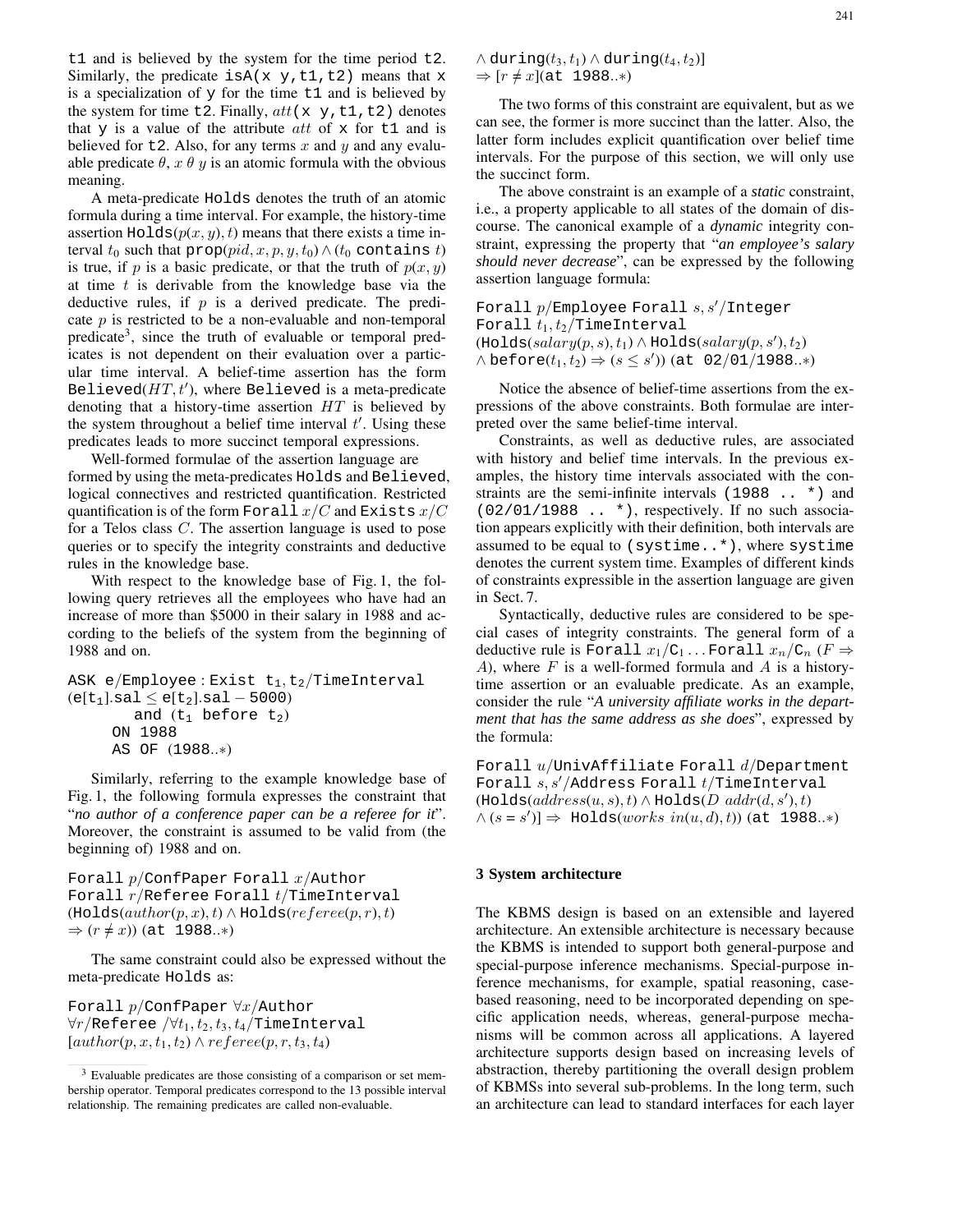

**Fig. 2.** Global KBMS architecture

and its components, so that layer implementations can be re-used across different KBMSs.

The system architecture adopted is shown in Fig. 2.<sup>4</sup> The architecture provides for three different layers: an interface layer, which offers different types of user interfaces, a logical layer which handles primitive knowledge base operations for retrieval and update, a physical layer which manages the data structures used to store the knowledge base, and a variety of indices and other auxiliary information.

The interface layer offers knowledge base users a variety of services, including a hypertext interface for ad hoc user interactions and a programming language (PL) interface which supports the execution of application programs that include knowledge base operations. In addition, the interface layer may include knowledge base management (KBM) tools for knowledge acquisition, knowledge base verification, validation, evolution and knowledge sharing (Neches et al. 1991), (Buchanan and Wilkins 1993). These services are interfaced with the logical layer through the knowledge representation language interpreter or compiler and a session manager.

The logical layer maintains information on class definitions, including rules and constraints, and supports primitive knowledge base operations such as TELL and ASK (Mylopoulos et al. 1990). Its services are implemented on top of the physical layer in terms of a collection of modules which provide for basic data management functions, such as access path planning for efficient query processing and concurrent execution of transactions, special-purpose reasoners for temporal, spatial or other types of reasoning, as well as a rule management component which supports deductive inference and constraint checking.

Finally, the physical layer is responsible for the management of the disk-based data structures on which the knowledge base is stored, indices supported by the architecture, caching policies, etc. The functionality of the bottom part of this layer is assumed to be provided by a storage kernel such as the ones designed for object-oriented and nested relational databases (Carey et al. 1986; Paul et al. 1987; Biliris 1992).

The remainder of the paper focuses on the logical layer and the modules that implement it on top of the physical layer.

## **4 Storage management**

Despite the pace of hardware advances, the knowledge bases envisioned for the proposed KBMS will be too large to fit in main memory. Existing knowledge base building tools, such as expert system shells, do not provide for efficient secondary memory storage. When the size of a knowledge base grows beyond system limits, these tools rely on the underlying operating system which manages memory through paging for disk I/O. This means that disk I/O, generally considered the most serious bottleneck to a system's performance, is delegated to a system component that knows nothing about the structure and access patterns of the knowledge base. Not surprisingly, such implementations do not scale up to knowledge bases of size beyond  $O(10^4)$  tokens. On the other hand, the coupling of an expert system shell to an existing (say, relational) DBMS for storing the knowledge base is also a non-solution because conventional data models are not sufficiently rich to support the representational and inferential features of a KBMS, thus rendering DBMS-supported optimization techniques ineffective.

Our objective in this section is to devise a suitable scheme for storing the knowledge base on a disk, taking into account the semantic features of a Telos knowledge base. Within our framework, the generation of a storage management scheme is viewed as a three-step process. In the first step, called logical design, the knowledge base structure is mapped into a set of logical storage structures (such as a relational schema). The second step, called physical design, determines disk layout for the relations defined during logical design. The third step makes provisions for indices to

<sup>4</sup> It has to be noted that this is a fairly abstract and high-level design. Implementation is in a very primitive stage. The performance results reported were obtained by simulation.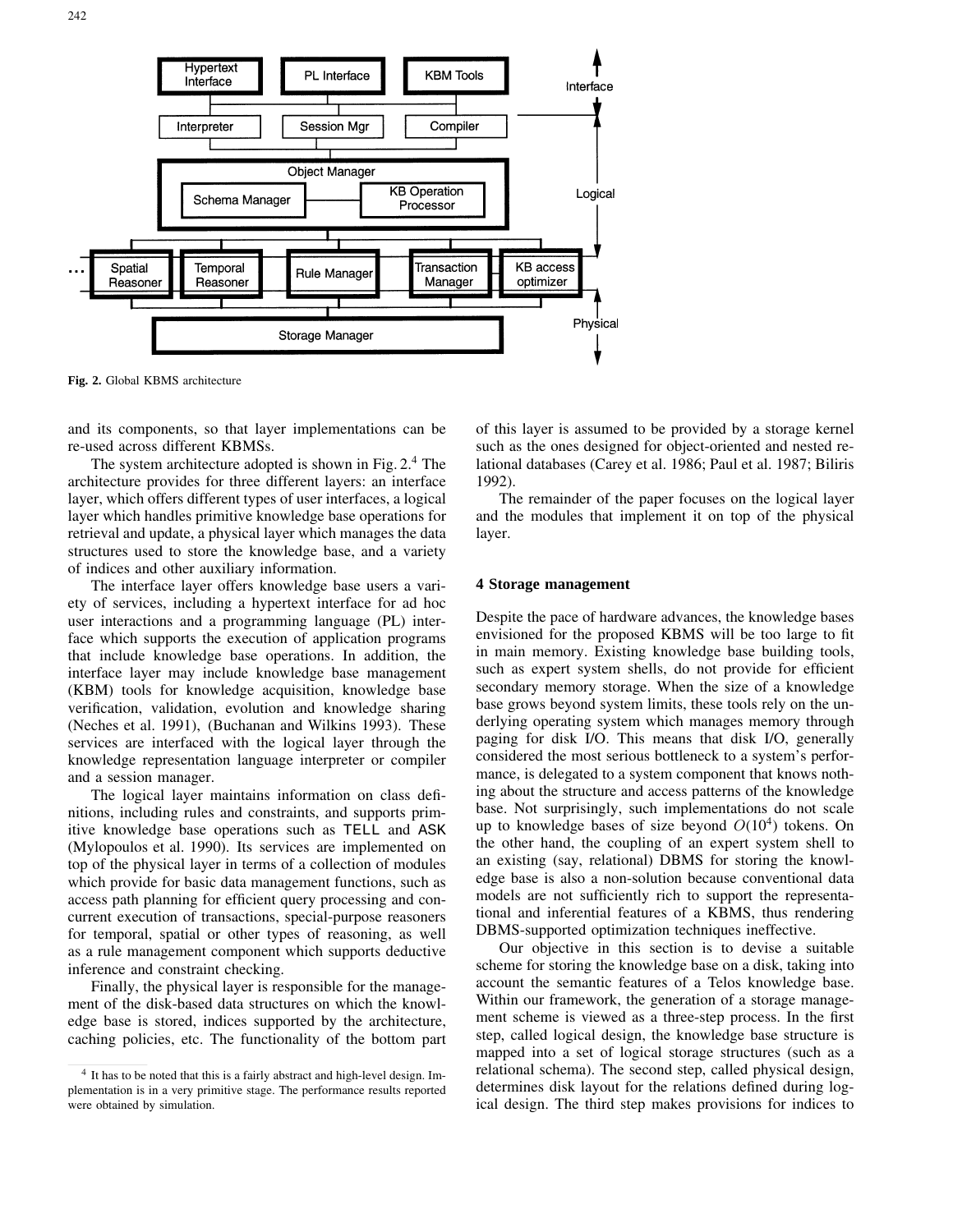

**Fig. 3a–e.** ISA hierarchies

be used for accessing stored information. In this paper, we limit the discussion to logical design and indexing.

# *4.1 Related work*

From the logical storage design approaches that have been proposed for object-oriented databases, two prominent approaches are the *n*-ary (direct) storage model (NSM) and the decomposition storage model (DSM) (Valduriez et al. 1986; Copeland and Khoshafian 1985). The DSM has been proposed as an implementation technique for relational and complex object databases. According to the DSM, a separate relation is defined for each attribute of a class. As a result, class instances have values of their attributes distributed over many relations. Object identifiers (OIDs) serve as the connectives of different attribute values of the same object. A major advantage of the DSM is that it can be easily implemented and does not require storage reorganization because of schema evolution.<sup>5</sup> Disadvantages of the DSM include relatively high storage cost (usually double the cost of non-decomposed storage schemes) and inefficiency in executing operations which access many attributes of a single object. Because of these reasons, the DSM is definitely not appropriate for applications that tend to process objects in their entirety (e.g., CAD/CAM or software engineering). In the NSM, a separate relation is defined for each class in the knowledge base. If the total number of attributes for a class, including the attributes inherited from parent classes, is *n*, then the relation corresponding to this class will have  $n + 1$ attributes. The extra attribute in the relation is needed for the OID. If the value of an attribute of a class is another object (or set of objects), then two variations of the NSM are possible. In the first, the entire object (resp. set of objects) is stored directly as the attribute value. In the second variation, an OID (resp. set of OIDs) is stored instead of the entire object. The advantage of this method is that it efficiently supports the access of a large number of attributes or sub-classes of a given class. Its greatest disadvantage is that it is inflexible with respect to schema updates and has poor performance on sub-class updates.

In summary, both methods can deal with complex objects, while, in addition, the DSM offers support for generalization (or isA) hierarchies. However, neither method addresses issues of storage management for temporal knowledge, deductive rules and integrity constraints. In this section, we propose an algorithm called controlled decomposition method (CDM) that combines the advantages of both



the NSM and DSM and also takes into account temporal knowledge.

As far as access methods are concerned, the most promising solution for knowledge bases is the join index (Valduriez 1987). The join index is used, as part of the data storage, by the DSM. Once again, however, this index cannot be adopted as it is, because it offers no provisions for dealing with temporal attributes. The CDM extends this index to the temporal join index (TJI) for this purpose.

# *4.2 The CDM*

Generation of a logical design using the CDM involves three steps. The first step transforms a given generalization hierarchy from a general graph to a forest (a set of trees). The second step generates relations corresponding to the forest. The final step creates hierarchical OIDs for the tuples of the relations created in step 2.

Assume that the isA hierarchy associated with a knowledge base is represented as a directed acyclic graph  $G =$  $(V, E)$ , where *V* is the set of classes and *E* is the set of isA relationships, declared or derived, between these classes. Furthermore, it is assumed that statistics for frequency of access (number of accesses over time) for every class  $v \in V$ , denoted *f*(*v*), and frequency of access for every attribute *a* of a class *v*, denoted *g*(*v, a*), are available. Such information can be obtained by, for instance, looking at the trace of transactions operating on a knowledge base over a period of time. We define the *most preferred parent* of a node *v*, with parents  $v_1, v_2, \ldots, v_k$ , as node  $v_i$  if  $f(v_i) \ge f(v_j), 1 \le j \le k$ . If more than one node satisfies this criterion, we arbitrarily pick one of them as the most preferred parent.

The CDM rule for transforming an isA hierarchy into a forest is then defined as follows:

C1. For every class  $v \in V$  choose only one outgoing edge, the one leading to the most preferred parent. The attribute list of the class  $v$  is extended with the attributes inherited from the disconnected parents.

For example, decomposing the hierarchy shown in Fig. 3a involves comparing the values of  $f(A)$  and  $f(B)$ . If  $f(A)$  $f(B)$ , the resulting hierarchy will be as shown in Fig. 3b. It can also be the case that a class does not have a unique common ancestor (for an example, see Fig. 3c). In such a case, rule C1 is used to break a hierarchy into two. Figure 3d and e shows the possible outcome, depending on which of  $f(B)$ and  $f(A)$  is greater.

C2. For each class in this forest, a relation is created with attributes as determined by rule C4 below.

<sup>5</sup> Schema evolution means adding to or deleting from the knowledge base classes or attributes.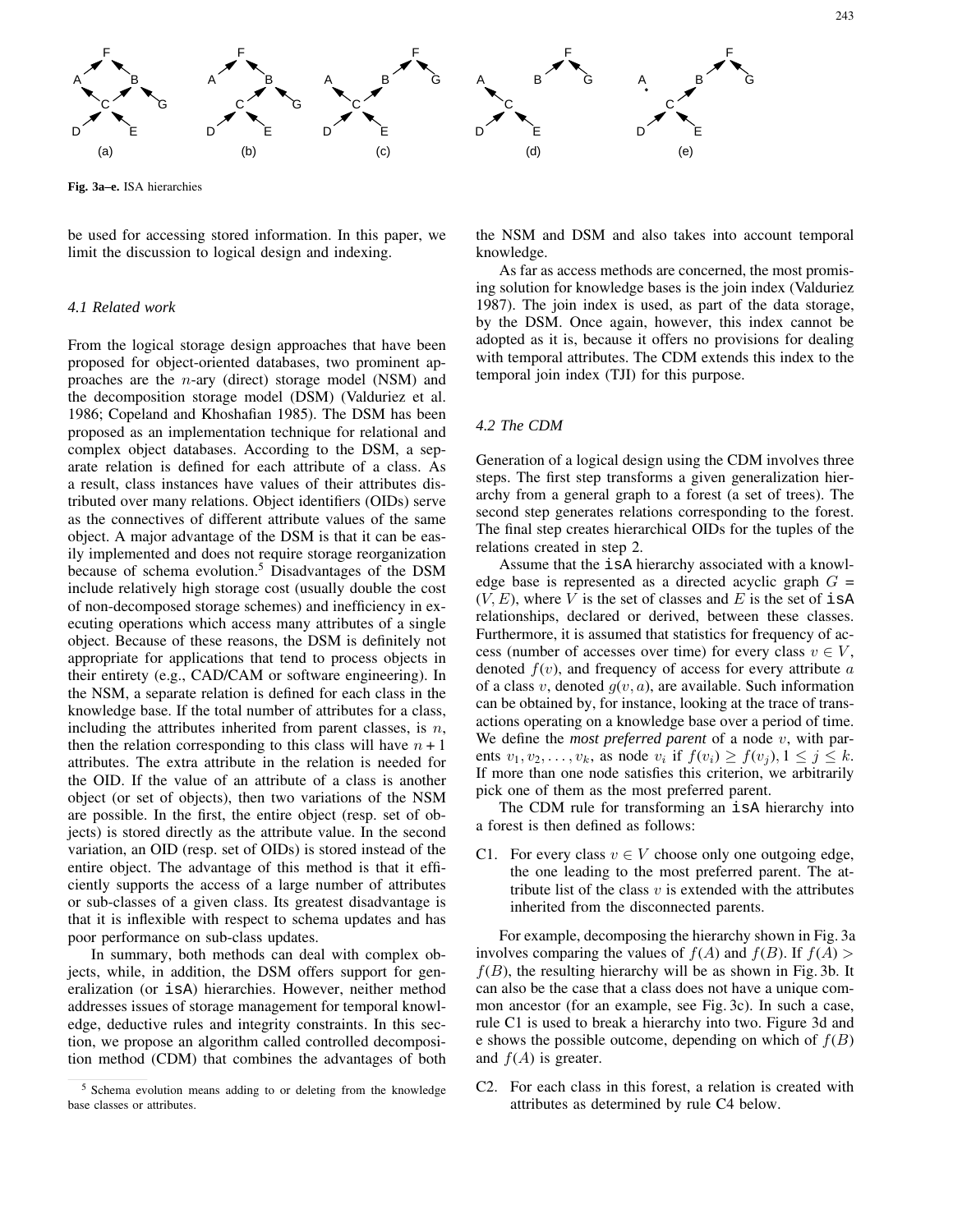| PERSON           |                |             | <b>EMPLOYEE</b> |           |             | (IsA PERSON) |                 | DEPARTMENT   |                    |          |              |          |      |
|------------------|----------------|-------------|-----------------|-----------|-------------|--------------|-----------------|--------------|--------------------|----------|--------------|----------|------|
| P_ID             |                | <b>ENAM</b> | E_ID            |           | SAL         |              | D.ID            |              | <b>DNAME</b>       |          |              |          |      |
| <b>P31</b>       | 16             | Alex        | <b>P31</b>      | 1.6       | {45         | 1.4.         | D1              | 16           | {Res               | 1.4,     |              |          |      |
| P <sub>0</sub> 3 | 4.8            | Mary        |                 |           | 55          | 5.6          |                 |              | Sales              | 5.6      |              |          |      |
| P <sub>24</sub>  | 8.10           | Mike        | P <sub>24</sub> | 8.10      | ${60}$      | 8.10         | D <sub>2</sub>  | 1.10         | {Adm               | 1.10     |              |          |      |
| P <sub>25</sub>  | 6.9            | Nick        | P <sub>25</sub> | 6.9       | ${55$       | 6.9          | D <sub>3</sub>  | 4.10         | $\{Dev$            | 4.10     |              |          |      |
| P37              | 6.10           | Karen       | P <sub>28</sub> | 5.10      | {45         | 5.8,         | D <sub>6</sub>  | 9.10         | ${Res}$            | 9.10     |              |          |      |
| P <sub>28</sub>  | 5.10           | John        |                 |           | 60          | 9.10         | D7              | 9.10         | ${Dev}$            | 9.10     |              |          |      |
|                  |                |             |                 |           |             |              |                 |              |                    |          |              |          |      |
|                  |                |             |                 |           |             |              |                 | ORGANIZATION |                    |          |              |          |      |
| EMP_DEPT         |                |             |                 | DEPT_COMP |             |              | O_ID            |              | <b>BUDGET</b>      |          |              |          |      |
| E_ID             | D_ID           | <b>TIME</b> | D_ID            | C_ID      | <b>TIME</b> |              | O05             | 3.9          | $\{30M$            | 3.4.     | 60M          | 5.9      |      |
| <b>P31</b>       | D1             | 1.6         | D1              | O11       | 1.6         |              |                 |              |                    |          |              |          |      |
| P34              | D2             | 6.8         | D <sub>2</sub>  | O11       | 1.10        |              |                 | COMPANY      | (IsA ORGANIZATION) |          |              |          |      |
| P34              | D <sub>3</sub> | 9.10        | D <sub>3</sub>  | O11       | 4.8         |              | C_ID            |              | <b>CNAME</b>       |          | <b>CADDR</b> |          |      |
| P <sub>25</sub>  | D <sub>3</sub> | 6.9         | D <sub>3</sub>  | O12       | 9.10        |              | O11             | 110          | $\{ML$             | 18,      | {TOR         |          | 1.10 |
| P37              | D <sub>6</sub> | 9.10        | D <sub>6</sub>  | O13       | 9.10        |              |                 |              | MA                 | 9.10     |              |          |      |
| P <sub>28</sub>  | D7             | 9.10        | D7              | O14       | 9.10        |              | O <sub>12</sub> | 4.10         | ${K}C$             | $6.10\}$ |              | {Toronto | 4.8  |
|                  |                |             |                 |           |             |              |                 |              |                    |          | Paris        |          | 9.10 |

**Fig. 4.** Relations created by the CDM

- C3. A token is stored as a tuple in the relation corresponding to the most general class of which the token is an instance. OIDs are assigned to each tuple using a hierarchical scheme (see Topaloglou 1993).
- C4. A relation corresponding to a class will have all the local attributes of that class, except in the following cases:
- C4a. If an attribute has a complex domain (i.e., its values are instances of another class), the relation corresponding to this class is decomposed by creating a separate relation for that attribute. Consider the class *R* and its attribute *A* that has class *S* as its domain. If  $r_i$  denotes the OID corresponding to a tuple in *R* and *s<sup>i</sup>* denotes the OID corresponding to a tuple in *S*, then the decomposed relation *RS* is specified as:

 $RS = \{(r_i, s_i, t) | r_i.A \text{ [at } t\} = s_i\}$ 

C4b. If an attribute *A* of a class *R* has a simple domain (e.g., Integer, String, etc.) and its access frequency  $g(A, R)$  is greater than a threshold value  $g<sub>T</sub>$ , then the relation corresponding to class *R* is decomposed such that the attribute *A* is stored in a separate relation *RA*. If  $r_i$  is an OID for a tuple in *R*, then the relation *RA* is specified as follows:

 $RA = \{(r_i, a_i, t) | r_i.A \text{ [at } t\} = a_i\}$ 

C5. Every attribute *A* is stored as a 3-tuple  $\langle a_i, h_i, b_i \rangle$ , where  $a_i$  is the value of the attribute,  $h_i$  is the history time and  $b_i$  is the belief time.<sup>6</sup>

According to this logical schema representation of the knowledge base, the attributes of a class that are spread across several relations will have the same OID. The reader may have noticed that rules C2, C3 and C4a are adaptations from the DSM, whereas rule C4b is adopted from the NSM. Rule C5 accounts for temporal knowledge.

The relations which are generated by the CDM algorithm for a portion of the knowledge base of Fig. 2 are shown in Fig. 4. The EMPLOYEE relation stores only the local attribute of the Employee class (e.g., sal) whereas the employee name is stored in the PERSON relation (rule C4). Since the attribute dept of the class Employee has a complex domain Department, a separate EMP DEPT relation is created for it. The example only shows the history times associated with each attribute and instance-of relationship. In particular, each attribute value is stored with its corresponding history time interval. Values of the attribute at different history times are indicated by braces.

### *4.3 Performance evaluation of the CDM*

This section compares the CDM with the DSM and the NSM with respect to storage cost and reorganization cost incurred by changes in the schema.

# 4.3.1 Storage cost

The following table summarizes the parameters which characterize a tree-structured isA hierarchy *H*. (We consider a tree-structured hierarchy here, because the rule C1 of the CDM transforms an arbitrary iSA hierarchy into a set of trees.)

# **Knowledge Base Parameters**

- *C* number of classes in  $\mathcal{H}$
- *d* average degree of decomposition in *H*
- *l* average number of locally defined attributes per class
- *N* average number of instances per class
- *b* branching factor of the isA tree
- *h* height of the isA tree
- $i$  size of an OID, attribute value and temporal identifier<sup>7</sup>

Let us now compute the required disk storage (*rds*) for each of the three models.

<sup>6</sup> In the discussion that follows we restrict ourselves to history time only.

 $7$  For simplicity, we assume that these sizes are equal and thus in Equation 1, for instance, we use the multiplier 2 to denote a value and a temporal identifier. A more general model that does not make this assumption is available elsewhere(Topaloglou 1993).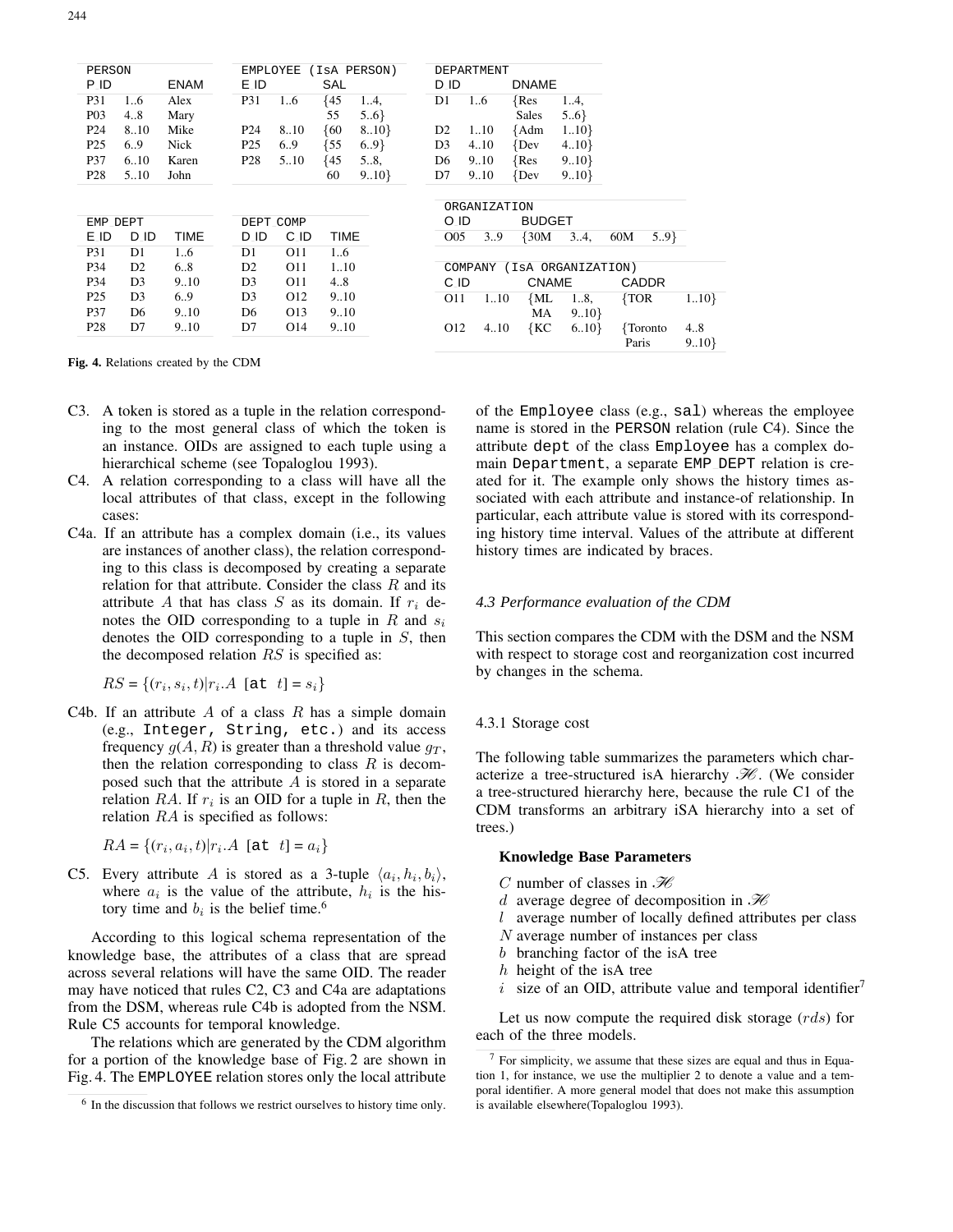| update operation              | <b>NSM</b>    | <b>DSM</b>            | <b>CDM</b>                            |
|-------------------------------|---------------|-----------------------|---------------------------------------|
| insert attribute              | not supported | new binary relation   | rule C <sub>4</sub>                   |
| insert sub(super)class        | not supported | $l + 1$ new relations | rules C <sub>2</sub> . C <sub>4</sub> |
| insert token (in disk writes) |               | $1 + 2n$              | $(1-d)+d(1+2n)$                       |

As mentioned earlier, NSM stores one relation with *n*+1 fields per class, where *n* is the sum of the number of locally defined attributes and the number of inherited attributes. The total number of relations is  $\sum_{k=0}^{h} b^k$ . A class at depth *k* has  $k * l$  inherited attributes, giving  $n = l + kl$ . Therefore, the required disk storage is estimated by the equation:

rds(NSM) = 
$$
\sum_{k=0}^{h} [(2 * (l + kl) + 1)i]b^{k}N.
$$
 (1)

DSM stores one relation per attribute which amounts to  $\sum_{k=0}^{h} b^k l$  relations. In each relation there is a tuple for each of the instances of that class. Therefore, the total number of DSM tuples is determined by the formula  $N = \sum_{k=0}^{h} (b^k l)(1 +$  $\sum_{j=k+1}^{h} b^j$ )*N*. Each tuple has three fields. Therefore, the rds can be estimated as follows:

rds(DSM) = 
$$
\sum_{k=0}^{h} 3 * (b^{k}l)(1 + \sum_{j=k+1}^{h} b^{j})N.
$$
 (2)

Note that Eqs. 1 and 2 modify (Copeland and Khoshafian 1985) formulas for NSM and DSM storage, taking into account attributes defined over isA hierarchies.

In the CDM, the degree of decomposition depends on the average number of attributes with complex domains and the access frequency of the attributes. The storage cost for CDM is the weighted sum of the costs for the NSM and DSM, except for one difference. Unlike NSM, the attributes are not inherited, and in each relation corresponding to each class, there is a tuple corresponding to all its instances. Therefore, in Eq. 1, the term *kl* is dropped when computing the storage cost, and a correction *cor*(*NSM*) is applied to take into account the cost of storage of the instances (a more detailed analysis appears elsewhere; Topaloglou 1993). With this change, the expression for the storage cost of CDM is as follows:

$$
rds(CDM) = (1 - d) * (rds(NSM) + cor(NSM))
$$
  
+d\* rds(DSM). (3)

The estimates of space costs suggested by the above formulae confirm the claim of Copeland-Khoshafian (1985) that DSM requires 2 to 4 times more data storage than NSM. As expected, CDM's storage costs fall between those of the other two schemes. The first graph in Fig. 5 shows relative storage costs for a balanced-tree isA hierarchy with height 4 and branching factor 2 as the number of local attributes for each class is varied from 1 to 4. These results suggest that CDM requires on average 65% of the required space of DSM.





disk writes



**Fig. 5. a** Storage and **b** update cost

## 4.3.2 Update costs

The most frequent types of updates in a knowledge base and their estimated cost functions are given below. The comparisons are also shown in Table 1.<sup>8</sup>

*1. Adding a new attribute to a class.* This type of update can be realized incrementally by creating a new relation for this attribute.

*2. Adding a sub-class/super-class.* First, the new class receives an identifier denoting its position in the isA hierarchy. Then, a new relation with  $l + 1$  fields is created;  $l$  is the number of the specialized attributes associated with the new class that have primitive attribute domains. Those with complex domains form additional relations, as required by rule C4.

*3. Inserting a new token.* For the NSM, this operation requires a single tuple insertion which corresponds to one disk access. In the DSM, this operation requires 2*n*+1 writes, where *n* is the number of attributes of the token. The cost in CDM is the weighted sum of the costs of the NSM and DSM models. Experimental results have shown that the CDM's cost can be as low as 1/4 of DSM costs (Topaloglou 1993).

**storage cost**

<sup>8</sup> Deletions in Telos are analyzed as transactions consisting of an update value and an insertion part.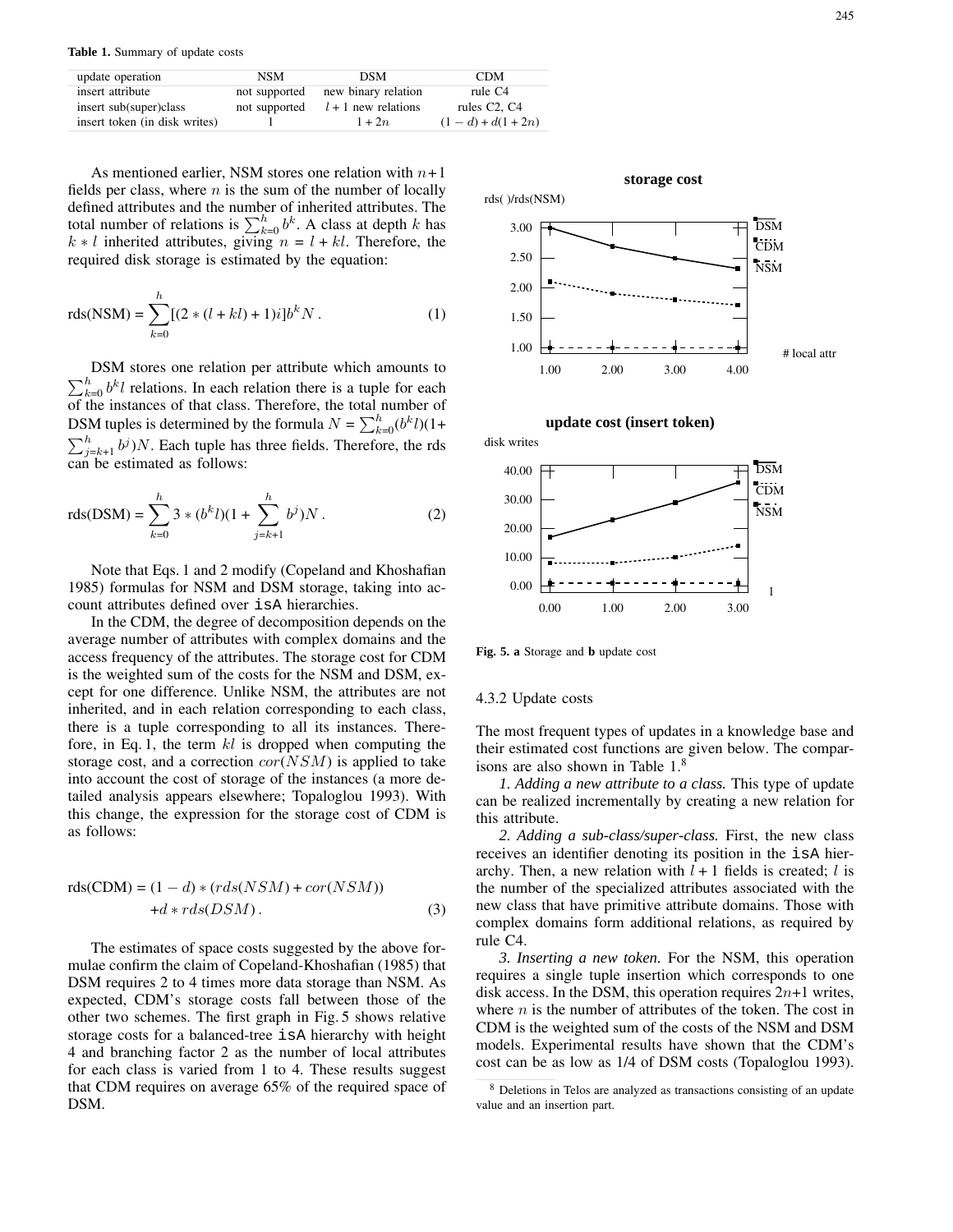*4. Updating the value of an attribute.* First, the relevant storage record is located by accessing an index. Then, the block which contains that record is written and the attribute's index is updated. For the DSM, as with the CDM, this requires on average three writes (Khoshafian and Copeland 1986). Appropriate buffering policy may further minimize that cost. The graph of Fig. 5b shows the cost for the token insertion case.

In summary, the CDM performs as well as the DSM on attribute value and schema updates, and performs better than the DSM on token updates. The CDM's performance is worse than that of the NSM's for token updates. However, the NSM cannot handle schema updates at all. A summary of the comparison is presented in Table 1.

# *4.4 Access methods*

The access methods supported in the proposed KBMS architecture are based on three types of indices: the simple temporal index (STI), the TJI, and the record-addressing index (RAI). STI and TJI are used to select OIDs satisfying a certain condition. Given an OID, RAI determines the location of its components on disk. Due to space limitations, only a brief discussion of STI and TJI is presented here. The interested reader can find more details about the functionality and the performance of the above indices elsewhere (Topaloglou 1993).

The STI and TJI are generalizations of non-temporal indices where, in contrast to the traditional  $\langle key, value \rangle$  pair, each entry is a triplet  $\langle key, value, time \rangle$ , where *time* is the history time during which the entry is true. With these indices, it is possible to perform selection using keys and time simultaneously. Since the index entries are no longer points, it is assumed that they are implemented as spatial access methods (Guttman 1984). Moreover, the indices are hierarchical in the sense that one index stores information for all the instances of a class (including inherited ones). This choice is consistent with a previous study (Kim et al. 1989), which shows that a hierarchical index always outperforms the simple class index.

The STI is used on attributes with primitive domains. Its searching key is a pair of a domain value and a time segment, i.e.,  $\langle value, time \rangle$ , and the returned value is a list of qualified token identifiers. An STI is defined for most frequently accessed attributes. The design of a more comprehensive set of criteria for index selection, along the lines studied in Finkelstein et al. (1988) and Frank et al. (1992) remains an unresolved problem.

The TJI is used to describe a time-dependent relationship between the instances of two classes. In a TJI corresponding to the classes R and S, each entry is a 3-tuple  $\langle r, s, t \rangle$ , where *r* and *s* are OIDs for some instances of classes R and S, and *t* is the history time for which this relationship is true. For example, the relations DEPT COMP and EMP DEPT in Fig. 4 represent such relationships. The searching key in a TJI is a pair of an OID and a temporal interval. For example, for the key  $\langle OID, time \rangle$ , a TJI will return the OIDs of instances of the second class which are in a TJI tuple containing *OID* for a time interval overlapping with *time*. Moreover, TJI is a bidirectional index, so that it can be accessed by the OID of the

either of the classes. To make the two-way access efficient, we assume that two copies of a TJI are stored. Each copy is clustered on one of the OIDs of the two classes. A series of TJIs can be used to form the temporal equivalent of the multi-join index (Bertino and Kim 1989).

## **5 Query processing**

For the Telos KBMS, queries are specified through an ASK operation (Mylopoulos et al. 1990) that has the following structure:

$$
\begin{array}{ll}\n\text{ASK } x_1/S_1, \ \ldots, \ x_n/S_n \ : \ W \\
\text{ON } t_1 \\
\text{AS OF } t_2\n\end{array}
$$

 $x_1, \ldots, x_n$  are assumed to be target variables for which the query processor needs to determine values;  $S_1, \ldots, S_n$ are either set expressions or classes which denote the range of the variables;  $t_1, t_2$  are time interval constants such as dates, and W is a formula expressed in the Telos assertion language. The temporal sub-expression in the query formula is interpreted as follows: *answer the query W with respect to all propositions whose history time is covered by or overlaps with t*1*, according to what was believed by the knowledge base over the interval*  $t_2$ .

For example, the first query shown below retrieves all employees who had a salary increase of more than 5K since the beginning of 1988, according to the system's beliefs for the same time period. The second query retrieves all employees who worked for the database group of IBM in 1990, according to what the system currently believes. The first query is a temporal query and the second is a historical query (Snodgrass 1987).

```
Q1. ASK e/Employee: Exist t<sub>1</sub>, t<sub>2</sub>/TimeInterval
    (e[t1].salary ≤ e[t2].salary − 5000)
             and (t_1 before t_2)
          ON 1988
          AS OF (1988..∗)
Q2. ASK e/Employee : e.dept.comp.name = "IBM"
```
and e*.*dept*.*name = "dbgroup" ON 1990

As with database systems, such queries are expressed in a declarative fashion, in the sense that a query does not indicate how the data should be accessed from the knowledge base physical store. In general, a query is subjected to four phases of processing: parsing, optimization, code generation and execution (Selinger et al. 1979). The focus of this section is on the optimization phase.

Query optimization for knowledge bases is hard for several reasons. First, the representation formalism adopted for the knowledge bases is more expressive given a query language with temporal, spatial, class- and meta-class-related expressions. This requires us to develop new methods for the problem of syntactic and semantic simplification. Similarly, novel indexing techniques for knowledge bases, for instance, ones dealing with temporal knowledge or deductive rules, render existing optimization techniques ineffective and require new ones in their place.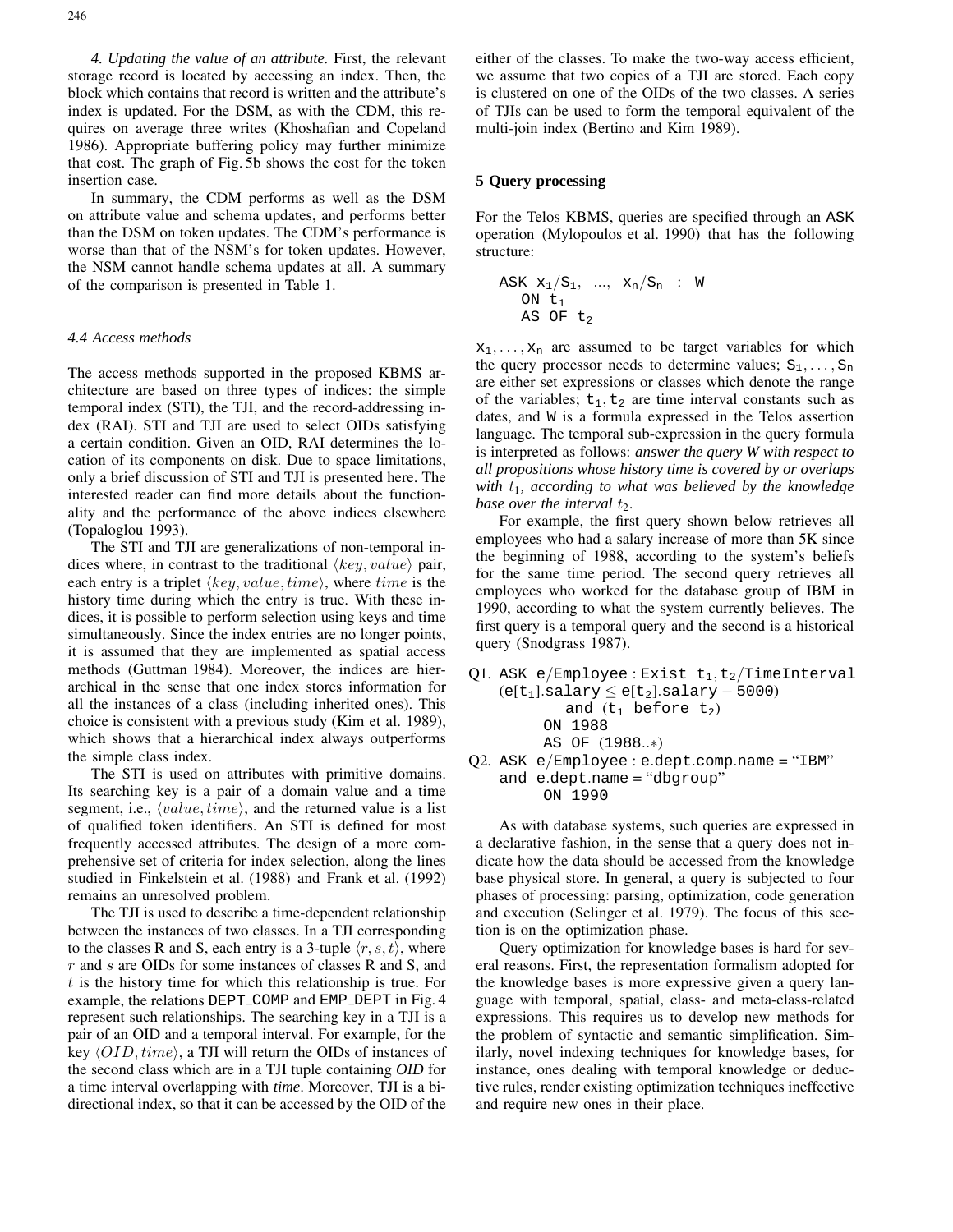Our proposed query optimization method consists of two phases: *semantic query optimization* and *physical query optimization*. During semantic query optimization, a query is simplified according to the semantic features of the knowledge base, resulting in a query that is equivalent to the original but less expensive to evaluate. During physical query optimization, estimates are obtained for the cost of different access operations required to evaluate the query, resulting in a sequence of operations (the *access plan*) that will lead to minimum execution cost. This section addresses both semantic and physical query optimization.

## *5.1 Semantic query optimization*

Semantic query optimization in knowledge bases exploits the semantic information due to structural, temporal and assertional properties. That allows for three different steps of semantic optimization: temporal, syntactic and semantic simplification.

The contributions of our method are the following. First, we propose *temporal simplification* in the context of knowledge bases. Second, we have reformulated the known techniques for *syntactic simplification* (Jarke and Koch 1984; Chakravarthy et al. 1988) to exploit the properties of a knowledge base, such as generalization and aggregation. Finally, we have advanced the *semantic transformation* techniques by using theory resolution (Stickel 1985) and specialized reasoners. In the following, we summarize the three steps in semantic optimization. More details can be found elsewhere (Topaloglou et al. 1992).

#### 5.1.1 Temporal simplification

Temporal simplification attempts to identify those parts of a knowledge base that are relevant to a query from a temporal viewpoint (Jarke and Koubarakis 1989). Temporal simplification involves the following three steps:

- 1. check for inconsistent or redundant temporal constraints in the query expression;
- 2. check whether there are available data for all the target variables of the query, for the *historical* and the *belief* period that the query refers to;
- 3. select the part of the knowledge base which is involved in the answering of the query from a temporal viewpoint. At this step, the deductive rules and the integrity constraints that are effective for the time periods specified in the query are selected.

The first step is formulated as a constraint satisfaction problem (CSP) on the temporal relations of the query formula. These relations are interval constraints which belong in the *pointsable* class and therefore the CSP is solved in polynomial time (Vilain et al. 1989).

The second step requires us to maintain meta-information which is able to answer the following schema query: *does class C have instances in the knowledge base at the historical (*resp. *belief) time of the query?* On a "no" answer for this, the original query receives "empty answer" and its processing is completed. The testing of the temporal condition in the schema query is formulated as a CSP with *integer-order* constraints, which is solved in polynomial time (Dechter et al. 1989).

For the last step, we need to index the rules and the constraints on their history and belief time. In the twodimensional space that history and belief time define, each rule or constraint is viewed as a rectangular area. We use an *R-tree*-based spatial access method (Guttman 1984) to assist the temporal selection with logarithmic complexity.

# 5.1.2 Syntactic simplification

Syntactic simplification exploits the properties of the structural features of Telos (i.e., isA, instanceOf and proposition relationships). Also, sub-expressions within the query expression that are always true, always false, or inconsistent are detected.

The syntactic simplification algorithm operates on a query graph representation of the syntactic aspects of the query, where the input query is submitted in prenex disjunctive normal form. *Nodes* in a query graph represent the constant and variable terms and *edges* represent the atomic formulae. The query transformations are carried out using graph re-writing operations. The transformation rules are divided into two groups: *completion rules* and *simplification rules*.

Completion rules add information to the query that may be used either for inconsistency detection or simplification. For instance, the isA transitivity rule adds the predicate isA(C1,C3,t1*∗*t3,t2*∗*t4)for any isA(C1,C2, t1,t2)  $\land$  isA(C2,C3,t3,t4) pattern that is encountered in the query expression.<sup>9</sup>

When the completion phase is executed, the simplification rules are applied to obtain a simplified representation of the query, to eliminate redundant information and to detect inconsistent queries. As an example, the query subexpression isA(C1,C2,t1,t2)*∧*isA(C2,C1,t3,t4) is replaced with False if t1*∗*t3 and t2*∗*t4 are not defined.

# 5.1.3 Semantic transformation

The objectives of the semantic transformation step are the same as in the previous step, except that it uses deductive rules and integrity constraints. This step proceeds as follows: it takes as input the set of relevant deductive rules and integrity constraints, called the *rule base*, which is returned from the temporal simplification algorithm, and the query form which is returned from the syntactic simplification algorithm and applies the transformation to the query using theory resolution (Stickel 1985).

There are some unique features of this algorithm. First, it uses the reduced-size rule base that is produced by the temporal simplification and is specific to the query being optimized; consequently, it reduces the search space for the

<sup>&</sup>lt;sup>9</sup> t<sub>k</sub> = t<sub>i</sub>  $*$  t<sub>j</sub> denotes the common time interval between two intervals  $t_i, t_j$  in case they overlap, and it is undefined if they are disjoint.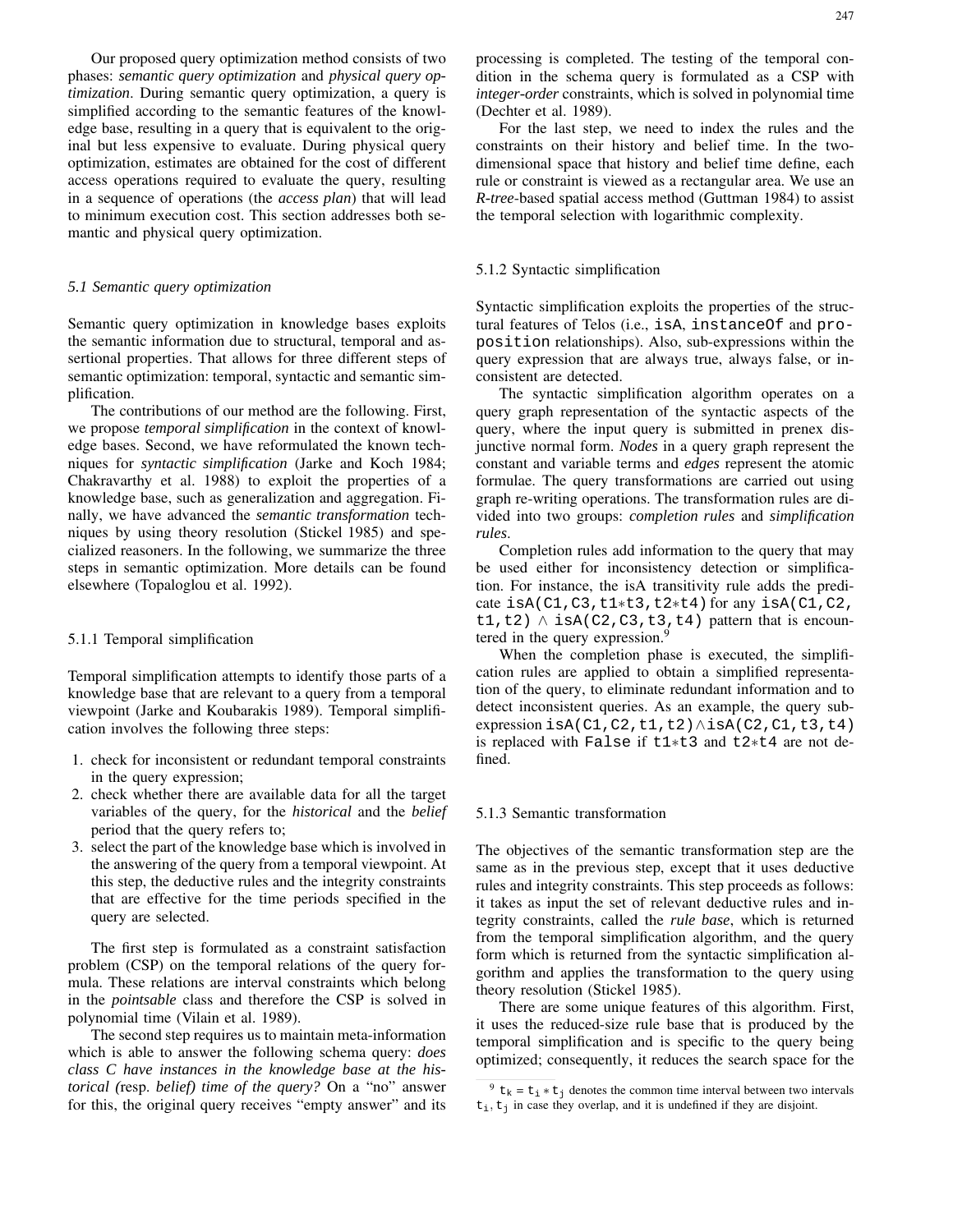resolution-based transformations. Second, it uses theory resolution that can accommodate the use of specialized reasoners for taxonomic, inequality and temporal sub-expressions of Telos queries. Theory resolution is, in general, more efficient than classical resolution, because it decreases the length of refutations and the size of the search space. Finally, our semantic transformation algorithm has been shown to be sound (Topaloglou et al. 1992).

## *5.2 Physical query optimization*

The task of the physical query optimizer is to take the simplified query as generated by the semantic optimization phase and generate an optimal execution strategy. The success of a query optimizer in discovering an optimal execution strategy depends critically on how well it can utilize the available physical data structure and the associated access methods. Therefore, statistics about the knowledge base need to be available, as well as a cost model that predicts the cost of using each access operation.

The contributions of this section are as follows. First, we develop the necessary cost formulae for the estimate indicators, which consist of the disk I/O costs and size estimates of intermediate results. Second, we identify a set of access level operations and associated costs for executing simple queries, and we generalize this result to more complex queries. Third, we tackle the problem of access planning in queries with arbitrary number of path expressions. Finally, we show through an experimental study that, in the context of our KBMS, join-index-based query processing achieves better performance than the nest-loop and sort-merge methods.

The physical query optimizer performs the following steps. Initially, a simplified query obtained from the semantic query optimizer, is transformed to a query graph which is successively transformed into a set of parametrized operator trees and a set of execution trees. Each execution tree represents a possible access plan. Once the execution trees are available, the one with the least cost is selected using the access optimizer. We will now explain each of these steps in more detail.

### 5.2.1 Query graphs

Suppose the formula W of the example query (shown at the beginning of this section) has the form  $F_1 \wedge F_2 \wedge \ldots \wedge F_n$ . Each  $F_i$  is a path expression  $x_i.A_1.A_2 \ldots A_k.a_i$  op  $v_i$  where  $x_i$  is a variable ranging over a target class  $C_i$ . Each  $A_j$  denotes a complex attribute<sup>10</sup> from class  $C_{j-1}$  to class  $C_j$ ,  $a_i$  is a simple attribute defined at class  $C_k$ ,  $v_i$  is an atomic value from the domain of attribute  $a_i$  and  $op$  is a restriction operator from the set  $\{=,\leq,<,\geq,>\}$ . Each  $A_i$  defines an attribute link between the classes  $C_{j-1}$  and  $C_j$ , except  $A_1$ , which defines a link between the class of  $x_i$  and  $C_1$ . For example, the path expressions in query  $Q2$  are  $e$ . dept.comp.name = "IBM" and e.dept.name = "dbgroup".

Let **C** be the set of all distinct classes for which attribute links occur in W. A query graph then is defined as the undirected graph whose set of nodes is **C** and its set of edges consists of all  $(C_{j-1}, C_j)$  pairs for which a distinct attribute  $A_i$  appears in W. The nodes of classes for which a primitive attribute restriction of the form  $a_i$  *op*  $v_i$  appears in W are annotated by a label  $(a_i, op, v_i, t)$ , where t is the historical time specified in the  $ON$  field of the query ( $t$  is substituted by the temporal constant Now if no historical time is specified). For example, the query graph for the query Q2 is as shown in Fig. 6.

# 5.2.2 Parametrized operator trees

Given a query graph, we first need to find an order in which the query graph nodes are to be processed, and second, to replace the conceptual entities appearing in the query graph with physical entities and operations for manipulating them. The first step is called the *execution ordering* generation step and its output is a set of *parametrized operator* trees (PO trees). This step is formulated as follows:

**input:** a query graph *QG*

**output:** a set of *PO* trees, each of which is denoted as,  $J(\ldots J(J(C_1, C_2), C_3), \ldots, C_n)$ , and represents the different orderings of *QG* nodes,  $C_1, C_2, \ldots C_n$  such that

- P1. *C*<sup>1</sup> is any node (class) in QG.
- P2. In QG, *C<sup>i</sup>* is adjacent to one of the nodes in the sequence  $C_1 \ldots C_{i-1}$ .

*J* is a PO which represents the intermediate results and is defined in more detail later.

Another way to understand the *PO* tree is to view it as a left-deep tree representation of a possible traversal of the underlying query graph. More specifically, a PO tree is a binary tree in which every internal node has at least one leaf node from the set of nodes of the query graph. A non-leaf node of the tree represents the result obtained by applying the operation  $J$  to its children. As we will see in the sequel, this operation involves one of the standard join operations.

The rationale for focusing on left-deep trees, rather than the more general bushy trees, stems from three observations. First, the search space (that is, all possible access plans) in case of the generalized bushy trees becomes unmanageably large. Second, it has been argued that the space of left-deep trees covers the space containing the execution strategies that incur the least cost, where cost is typically measured in terms of disk I/O required by the strategy (Steinbrunn et al. 1993). Third, in the controlled decomposition model adopted here, the left-deep trees better utilize the join index relations that are available.

The number of all possible *PO* trees for a query graph with *n* nodes is at most  $n(n - 1)$ . Property P2 in conjunction with the connectivity of the query graph decreases the number of possible *PO* trees. As an example, in Fig. 6, we show a possible *PO* tree for query Q2.

<sup>&</sup>lt;sup>10</sup> Recall that a simple attribute is an attribute whose values range over primitive domains, such as integers and strings. The values of a complex attribute range over non-primitive domains, for example, Employee. Also notice that the form of the query graph in the physical optimization is different from the one used in the syntactic simplification.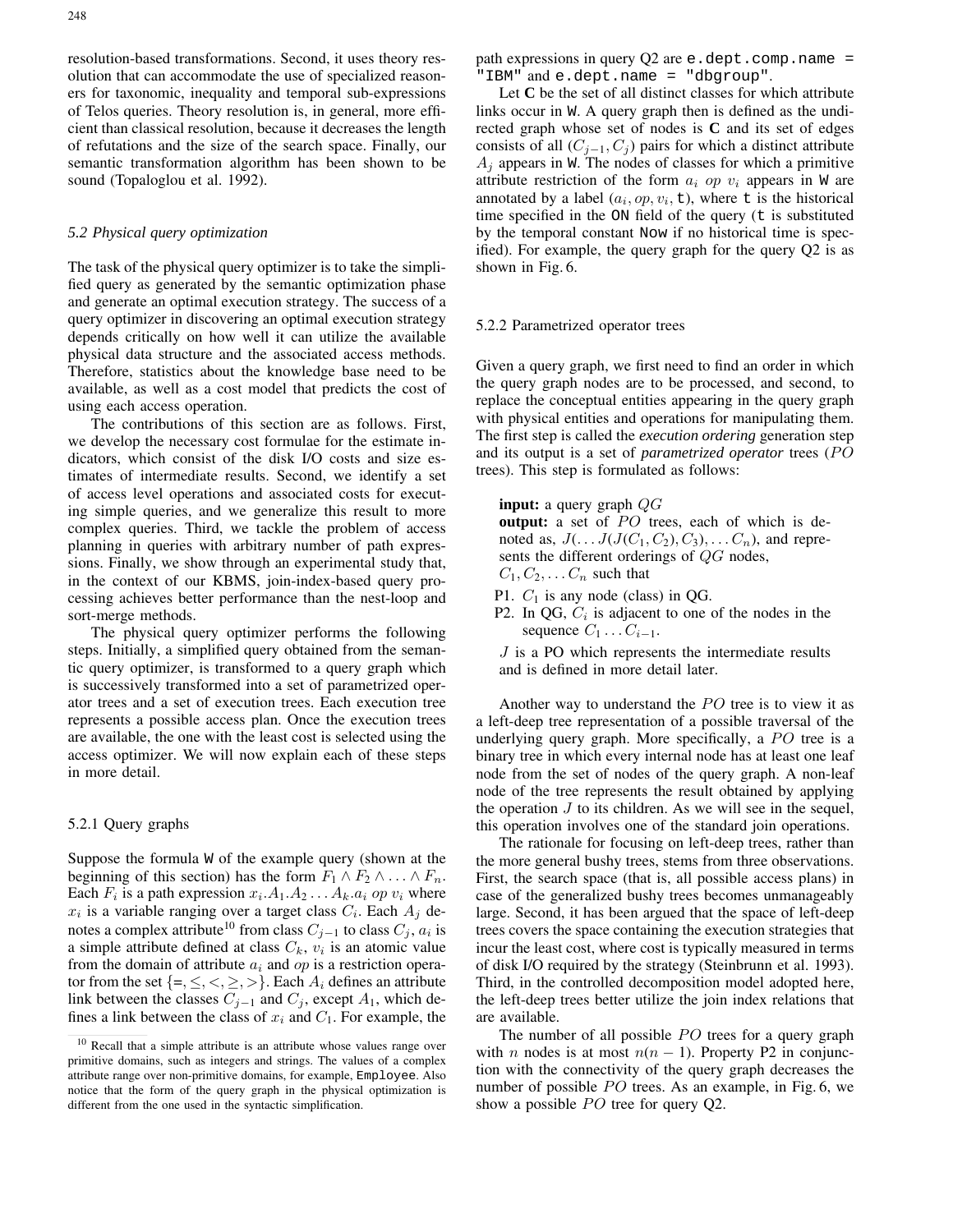

**Fig. 6a–c.** An example of the successive stages in the processing of query Q2

# **Table 2.** Costs of basic operations

| <b>Operation</b>            | Cost                                                                       |                          |                                            |  |  |  |  |  |  |
|-----------------------------|----------------------------------------------------------------------------|--------------------------|--------------------------------------------|--|--|--|--|--|--|
| Scan                        | $S(R_C, P) = \frac{ C  * SIZE(TUPLE_{R_C})}{P}$                            |                          |                                            |  |  |  |  |  |  |
| <b>Restriction Indexing</b> | $RI(I_C, P) = h_{tree} + \sigma(P) * LP$                                   |                          |                                            |  |  |  |  |  |  |
| Inverted Join Index         | $JII(RC1 \leftarrow C2, LC2)$ = Yao(  $LC2$  , LP, $VC,2 * r$ ) + $htreeI$ |                          |                                            |  |  |  |  |  |  |
| Forward Join Index          | $JIF(RC1\rightarrow C2, LC1) =$ Yao(  $LC1$  , LP,   C1   *r) + $htreeF$   |                          |                                            |  |  |  |  |  |  |
| Intersection                | $I(L1, L2) =  L1  \times  L2 $                                             |                          |                                            |  |  |  |  |  |  |
| <b>Object Fetching</b>      | $F(R_C, L_C, P) = \text{Yao}(\mid L_C \mid, M_{R_C}, \mid C \mid)$         |                          |                                            |  |  |  |  |  |  |
| Legend:                     |                                                                            |                          |                                            |  |  |  |  |  |  |
| $R_C$                       | storage relation for class $C$ ;                                           | P                        | qualification predicate                    |  |  |  |  |  |  |
| $\sigma$                    | selectivity of a predicate;                                                | $I_{C_a}$                | index relation for class $C$ , attr. $a$   |  |  |  |  |  |  |
| B                           | storage capacity of a page;                                                | $L_C$                    | list of OIDs of class $C$                  |  |  |  |  |  |  |
| Yao(K, M, N)                | Yao's formula (Yao 1977);                                                  | LP                       | Index pages at leaf level                  |  |  |  |  |  |  |
| $V_{C,i}$                   | unique instances of $C$ in the                                             | $r_a$                    | avg. number of historical values           |  |  |  |  |  |  |
|                             | domain of <i>i</i> th attribute;                                           |                          | associated with each occurrence of attr. a |  |  |  |  |  |  |
| $h_{tree}$                  | height of an index tree;                                                   | $M_{R_C}$                | number of pages for storage relation $R_C$ |  |  |  |  |  |  |
| $\mathcal{C}$               | cardinality of a class;                                                    | $R_{C_1 \leftarrow C_2}$ | join index relation                        |  |  |  |  |  |  |

# 5.2.3 Execution trees

An execution tree (ET) is a parametrized tree in which the exact steps for materializing the query result are specified. To this end, logical entities are replaced by physical storage relations as well as the low-level operations that manipulate these relations. Recall that a logical class entity *C<sup>i</sup>* is materialized in terms of a set of physical relations such that a physical relation  $R_{C_i}$  stores the subset of its primitive attributes. Furthermore, a physical join relation *R<sup>C</sup>i,C<sup>j</sup>* materializes the join between classes  $C_i$  and  $C_j$ , which is due to the complex attribute  $A$  of  $C_i$ . The final ET is expressed in terms of primitive operation being performed on these physical entities.

Before proceeding further, we will briefly present the primitive operations that can be used to access the data from the physical store. The following operations, which are also listed in Table 2, are available in our storage model.

- **–** *Scan*. A scan operation, *S*(*R<sup>C</sup> , P*), accepts a predicate *P* and a physical relation *R<sup>C</sup>* for class *C* as input and returns a list of OIDs for objects satisfying the predicate.
- **–** *Index retrieval*. An index retrieval, *RI*(*I<sup>C</sup> , P*), accepts as input a qualification predicate *P* on some attribute

(possibly temporal) of a class *C*, and uses an index tree (B-tree for a non-temporal case, R-tree for the temporal case), denoted  $I_C$ , to return a list of OIDs for objects satisfying the predicate.

- **–** *Forward join index*. An inverted join index operation,  $JI^F(R_{C1\rightarrow C2}, L_{C1})$ , accepts as input a list of OIDs of class  $C_1$  and uses the join index relation  $R_{C_1 \rightarrow C_2}$  to return the OIDs of class  $C_2$  that are joined through the attribute link. If the list of OIDs of  $C_1$  is not specified, then the entire index relation is scanned.
- **–** *Inverted join index*. A forward join index operation,  $JI<sup>I</sup>(R<sub>C1</sub> \leftarrow C_2, L<sub>C2</sub>)$ , is the inverse of the above operation except that now the OIDs of the domain class  $C_2$ are used to look up the matching OIDs of class  $C_1$ . Here, the physical index relation  $R_{C_1 \leftarrow C_2}$  is used instead.
- **–** *Intersection*. An intersection operation, *I*(*L*1*, L*2), takes as input two lists of OIDs of the same class and returns the OIDs that are common to both lists.
- **–** *Object fetching*. An object fetching operation, *F*(*R<sup>C</sup> , L<sup>C</sup> , P*), takes a physical relation  $R_C$  for class  $C$ , a list  $L_C$ of OIDs and a predicate *P* as input. It then accesses the objects in the list and applies the predicate *P*, thereby retaining only the ones satisfying *P*. Note that this op-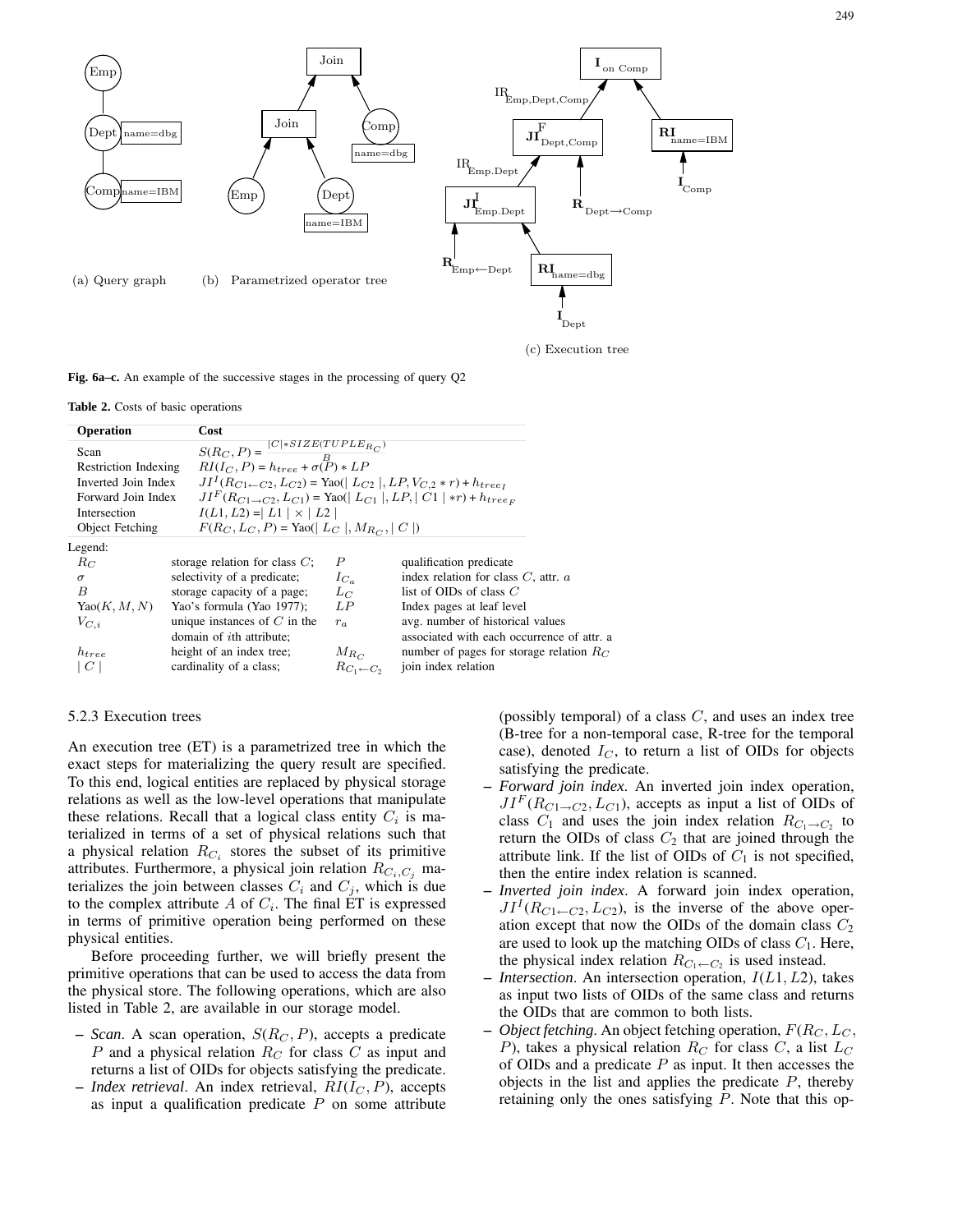eration is different from the scan operation in the sense that only a subset of objects are retrieved which may be dispersed over several pages.

In generating an ET from a PO tree, we substitute the nodes of the *PO* tree with the primitive operations along with the physical relations that they operate on. Each leaf node is labelled by one of the primitive operations (index retrieval or scan) and each non-leaf node is labelled by the join method (forward join index, inverted join index or intersection). The following two examples explain this process in detail.

**Example.** *Two-classes query.* The query graph for this query

is: e also t  $\binom{2}{\text{Emp}}$ nat there  $\binom{D_{\text{opt}}}{}$  , and the *PO* tree is *J*(*Emp*, *Dept*). Suppose also that there exists a restriction predicate name= "dbgroup" on class *Dept*. Notice that this query is a subquery of Q2. The following ETs can be generated:

*ET*1:  $JI^I(R_{Emp \leftarrow Dept}, RI(I_{Depth}, P_2))$ <br>*ET*2:  $F(R_{Depth}, JI^F(R_{Emp \rightarrow Dent}, P_2))$  $F(R_{Depth}, JIF(R_{Emp\rightarrow Dept}, ...)$ , *name* = dbgroup)  $E\overline{T}$ 3:  $I(JI<sup>F</sup>(R<sub>Emp\rightarrow Dept</sub>, ...)$ ,  $RI(I<sub>Det</sub>, name =$ dbgroup))

*Multiple classes query.* Without any loss of generality we can assume the simple case of three classes. For convenience, we take this to be Q2. Figure 6a shows the query graph. There are four POs that are accepted by property P2:

*J*(*J*(*Emp, Dept*)*, Comp*)*, J*(*J*(*Dept, Emp*)*, Comp*)*, J*(*J*(*Dept, Comp*)*, Emp*)*, J*(*J*(*Comp, Dept*)*, Emp*)

Let us now explore one of these PO trees, say *J*(*J*(*Emp, Dept*)*, Comp*) (Fig. 6b). For these POs, we can derive six *ET*s. As seen above, there are three possibilities for the  $J(Emp, Dept)$  operation. Let  $IR_{Emp, Dept}$  be the intermediate result of this operation. Finally, for the remaining *J*(IR*Emp,Dept, Comp*) step there are two execution possibilities:

 $EPI: I(RI(I_{Comp}, name = IBM), JI<sup>F</sup>(R_{Depth} \rightarrow Comp, IR))$  $E P2: I(\text{IR}, J I^I(R_{Dept} \leftarrow Comp, RI(Comp, name = \text{IBM})))$ 

Continuing this process for the rest of the *PO* trees, we can derive 24 possible ETs. Figure 6c shows one of them (*ET*1+*EP*1). The next section describes how to avoid generating the vast number of all possible *ET* trees.

5.2.4 The selection of an access plan

As the number of classes in the query increases, it becomes prohibitively expensive to simply enumerate all the access plans in the strategy space. For a query with *n* classes, there are  $n(n-1)$  parametrized trees generated, in the worst case. Unfortunately, the substitution of the primitive operations on the parametrized tree implies  $O(2^{n-1})$  size of the execution space that obviates the enumeration of all possible executions (Selinger et al. 1979).

In order to pick an ET with an optimal cost, we need a cost function that is used to compute the cost of access plan corresponding to each ET. Furthermore, we need a heuristic

search algorithm to walk selectively the space of possible executions. The costs of the primitive operations that were shown in the previous section are given in Table 2. For our KBMS, we have adopted a heuristic search method based on the enumeration of the most promising execution plan based on the selectivity of classes. Exploring randomized algorithms (Ioannidis and Kang 1991) is a topic for future research.

#### 5.2.5 Performance analysis

In this section, our goal is to quantitatively evaluate the proposed join-index-based query processing methods. Specifically, this section compares the join index strategy to the sort-merge and nested-loop strategies. The sort-merge strategy represents the traditional database approach in computing large joins. The nested-loop strategy represents the traditional AI approach in query processing, where processing is done in a tuple-oriented fashion (Bocca 1986). Our key conclusion is that our choice of using the join index for evaluating joins performs better than the sort-merge and nested-loop methods.

In our test knowledge base, the total number of classes is 40. We also varied the fanout that connects each class with the others in the aggregation hierarchy, from one to three. The cardinality of classes at levels 0, 1, 2, and 3 are randomly selected from the intervals (20–50k), (10–20k), (5–10k) and (1–5k) respectively. Each class has two primitive attributes, one of which is indexed. Moreover, each attribute cardinality is randomly chosen from the range (5– 20%) of the domain class cardinality. Thus, these comprise the complex attributes in each class on which join indices are built. The fanout determines the length of aggregation hierarchies that are generated. The object size for each class is chosen at random between 200 and 300 bytes. It should be noted that we varied these parameters and the relative performance of the strategies remained unaffected. Also, the number of classes chosen was deemed reasonably large in view of statistics empirically observed in real knowledge bases (Chaudhri 1995). The cardinalities of the classes and the primitive attributes were chosen randomly within reasonable ranges as in Ioannidis et al. (1993). This has thus ensured that the generation of data is not biased towards a particular strategy.

For the above knowledge base, random queries were generated with path expressions that had a given fanout and depth of query graph (QG). The fanout controls the number of complex attributes emanating from a given node in QG or, alternatively, the number of path expressions in the query qualification. The depth of the query graph, on the other hand, controls the length of the path expressions for each predicate. In addition, some of the nodes, which are chosen randomly, have a restriction predicate on a simple attribute.

For each join strategy, we keep track of the number of page I/Os incurred as we process each class (node) in the access plan. For the join-index, we make use of the cost model presented earlier to estimate the cost of performing the join. For nested-loop and sort-merge, we use known formulae, which are shown below. In these formulae, the parameter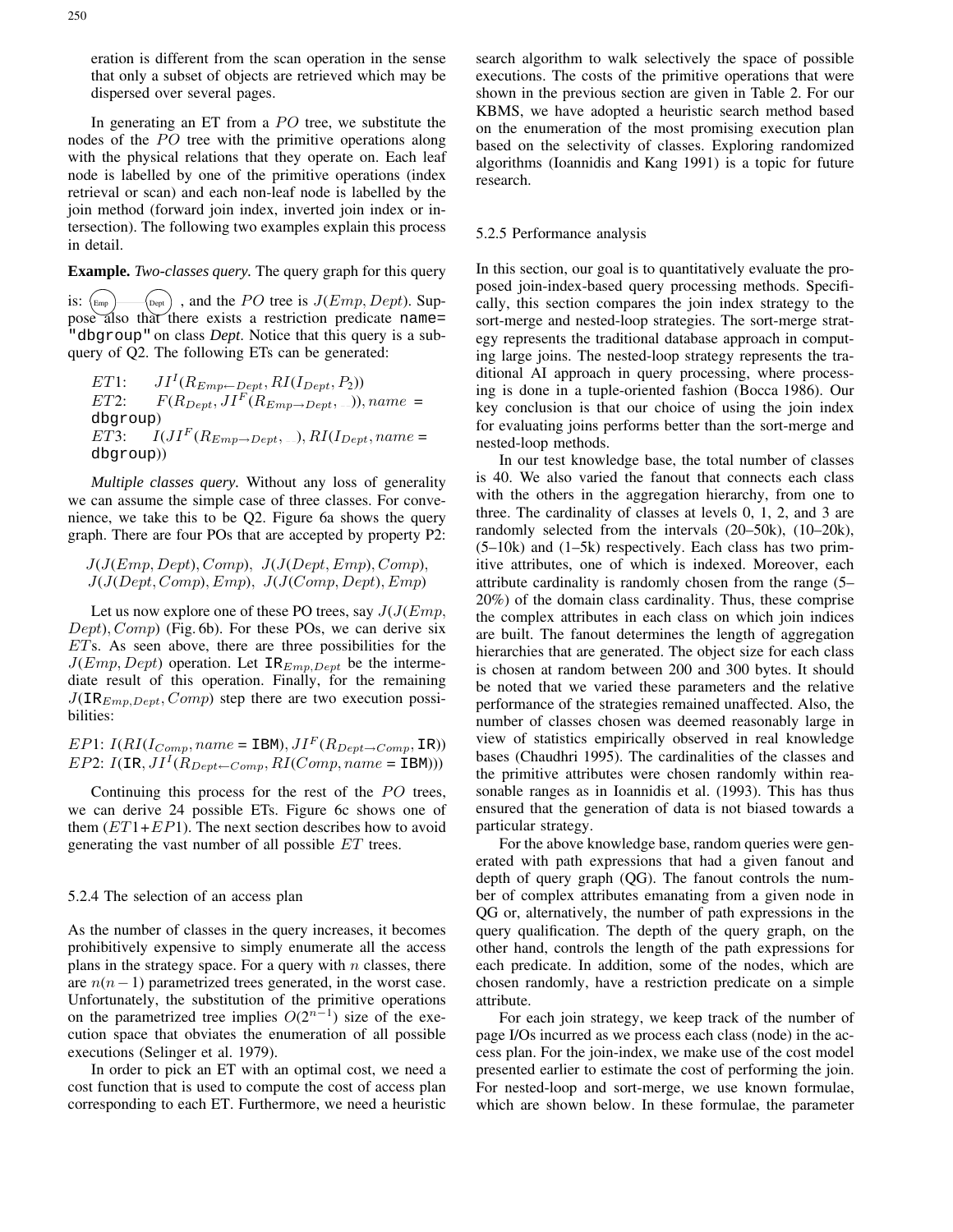



**Fig. 7a,b.** Cost of join execution over path expressions

*M<sup>c</sup>* denotes the number of data pages needed to store the objects of class *c*, and *Mem* denotes the size of the main memory cache in pages.

 $N$ ested-loop (NL):  $\frac{max(M_{c_1}, M_{c_2})}{Mem_{-1}} min(M_{c_1}, M_{c_2})$  $+max(M_{c_1}, M_{c_2})$ Sort-merge (SM):  $M_{c_1} log M_{c_1} + M_{c_2} log M_{c_2} + M_{c_1} + M_{c_2}$ 

The results for fanout values of 1 and 3 are shown in Fig. 7. For each graph, the fanout is fixed and then the depth is varied. Clearly, the join-index query strategy outperforms both the nested-loop and sort-merge in all configurations of the QG. Note also that the nested-loop sometimes does better than sort-merge, as in a knowledge base setup joins are not large. As we increase the number of path expressions and the depth, the cost may actually decrease, since the addition of new predicates restricts the number of qualifying instances and, in turn, the size of intermediate results.

The superiority of the join-index strategy stems from its ability to focus only on the relevant OIDs as the algorithm traverses attributes moving from one class to another during the resolution of the query. In contrast, the other two methods experience drastic deterioration whenever a class, with large cardinality, is encountered along the path.

These results experimentally establish that the join-indexbased query processing is indeed a better approach for evaluating queries in a KBMS setting.

## **6 Concurrency control**

This section focuses on *locking-based* algorithms for knowledge bases, as these have been most successful in ensuring serializability for relational and object-oriented databases. The best known locking algorithm, *two-phase locking* (2PL) (Eswaran et al. 1976), works along the following lines. Associated with each data item is a distinct "lock". A transaction must acquire a lock on a data item before accessing it. While a transaction holds a lock on a data item no other transaction may access it. $<sup>11</sup>$  A transaction cannot acquire any</sup> additional locks once it has started releasing locks (hence the name "two-phase" locking).

Transactions in a knowledge base system often access a large number of data items. In such situations, 2PL implies that a transaction will have to hold each lock until it finishes acquiring all the locks that it will ever need, thereby locking most of the knowledge base for other users. Hence, concurrency is significantly reduced when running such "global" transactions. For this reason, our research has been directed towards the development of new methods that only hold a small number of locks at any one time, even for global transactions.

Interestingly, knowledge bases generally possess much richer internal structure than that of traditional databases (e.g., generalization and aggregation hierarchies, deductive rules, temporal dimensions defined in terms of history or belief time, etc.). Information about this structure can be potentially useful in allowing release of locks before a transaction has acquired all the locks that it needs. Indeed, concurrency control algorithm does exist for databases that have a directed acyclic graph structure [and is accordingly called *DAG policy* (Silberschatz and Kedem 1980; Yannakakis 1982)]. Under the DAG policy, a transaction may begin execution by locking any item. Subsequently, it can lock an item if it has locked all the predecessors of that item in the past and is currently holding a lock on at least one of those predecessors. Moreover, under the DAG policy, a transaction may only lock an item once. The DAG policy exploits the assumption that there are no cycles in the underlying structure and the structure does not undergo any change. Unfortunately, such a policy cannot be adopted for knowledge bases without modifications. The structure of a knowledge base is likely to contain cycles (e.g., the inference graph generated for a collection of recursive rules) and will undergo change (e.g., when rules are added or deleted).

In summary, neither 2PL nor DAG policies are, by themselves, appropriate for knowledge bases. 2PL is too conservative, thereby causing reduced concurrency, while the DAG policy does not provide sufficient functionality. Accordingly, we are proposing a new graph-based policy, the *dynamic directed graph policy* (DDG) that can handle cycles and updates in the knowledge base and also allows release of locks before a transaction commits, thereby promising better performance than 2PL.

<sup>&</sup>lt;sup>11</sup> In a simple generalization of this model, the transactions may hold *shared* and *exclusive* locks on data items.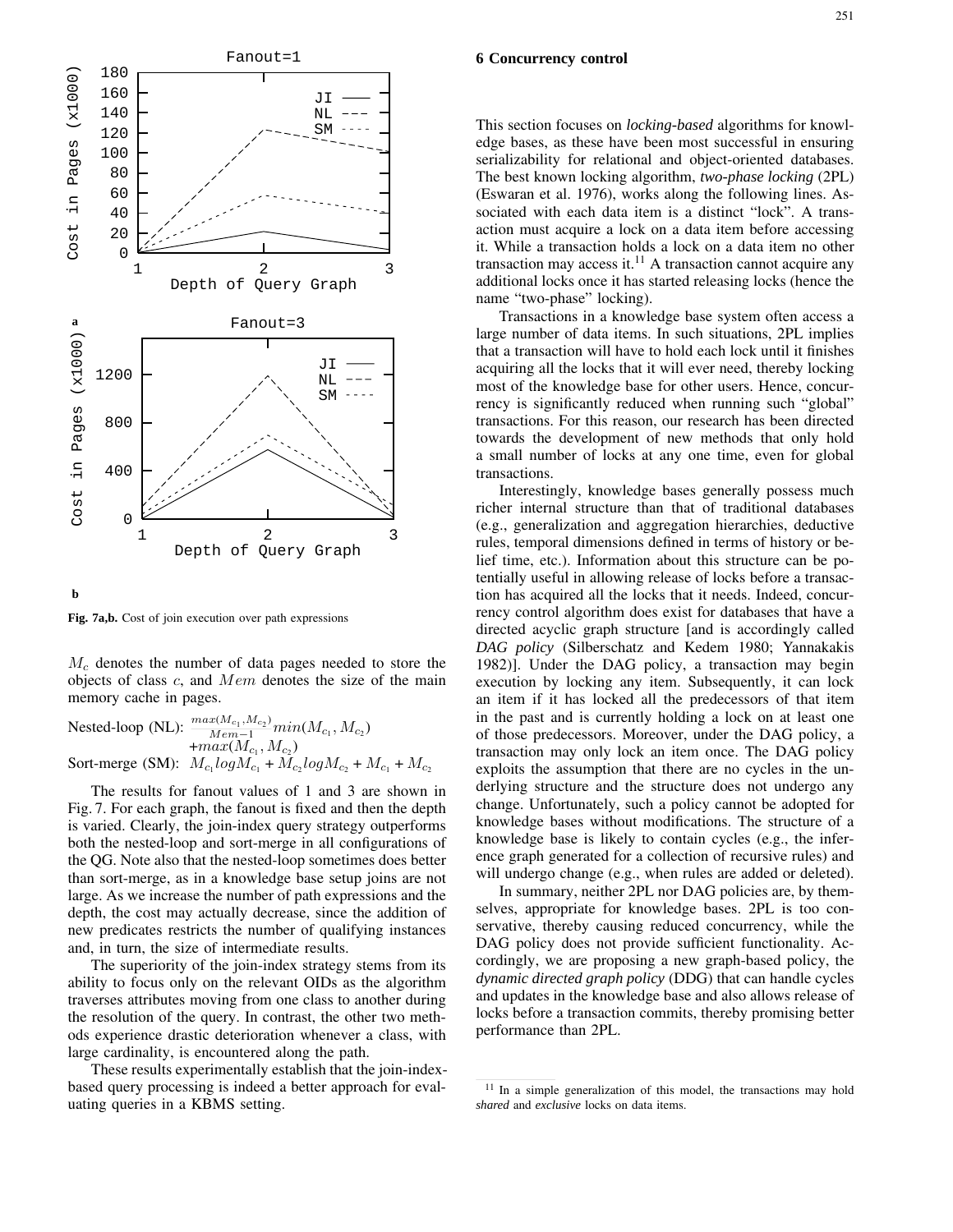# *6.1 The DDG policy*

For purposes of concurrency control, a knowledge base is a directed graph  $G(V, E)$ , where V is a set of nodes  $v_i$  (e.g., Employee in Fig. 1), and *E* is a set of edges which are ordered pairs (*vi, v<sup>j</sup>* ) of nodes (e.g., (Manager,Employee) in Fig. 1). This graph includes as a sub-graph the class schema mentioned in Sect. 4 and also represents structural information about tokens and cross-references among deductive rules. There can be several alternative ways to generate such a graph for a given knowledge base. In the performance experiments that we report later, the graph was created by representing each class and each token by a node and introducing an edge between two nodes if there is a semantic relationship (for example, partof or isA) between the two.

We first define some properties of directed graphs that are necessary for specifying our algorithm. A *root* of a directed graph is a node that does not have any predecessors. A directed graph is *rooted* if it has a unique root and there is a path from the root to every other node in the graph. A directed graph is *connected*, if the underlying undirected graph is connected. A *strongly connected component* (SCC)  $G_i$  of a directed graph  $G$  is a maximal set of nodes such that, for each  $A, B \in G_i$ , there is a path from A to B. An SCC is *non-trivial* if it has more than one node. An *entry point* of an SCC,  $G_i$ , is a node *B* such that there is an edge  $(B, A)$ in  $G$ ,  $A$  is in  $G$ <sup>*i*</sup>, but  $B$  is not in  $G$ <sup>*i*</sup>. Thus, if a node is an SCC by itself, its entry points are simply its predecessors.

The dominator *D* of a set of nodes *W* is a node such that, for each node  $A \in W$ , either every path from the root to *A* passes through *D*, or *D* lies on the same SCC as *A*. Thus, in a rooted graph, the root dominates all the nodes in the graph, including itself. All nodes on a SCC dominate each other.

The DDG policy has three types of rules. *Preprocessing rules* convert an arbitrary graph to a rooted and connected graph. *Locking rules* specify how each transaction should acquire locks. *Maintenance rules* specify additional operations that must be executed by transactions to keep the structure rooted and connected. The rest of the discussion in this section focuses on locking rules. A detailed description of the DDG algorithm appears elsewhere (Chaudhri 1995).

A transaction may lock a node in *shared* or *exclusive* mode (Bernstein et al. 1987). Two transactions may simultaneously lock a node only if both lock it in shared mode. (The version of the DDG policy that supports both shared and exclusive locks is called the DDG-SX policy, but for the sake of brevity in the present paper, we continue to use the DDG policy to denote the DDG-SX policy.) The locking rules for the DDG policy are as follows:

- **L1.** Before a transaction *T* performs any INSERT, DELETE or WRITE operation on a node *A* (or an edge (*A, B*)), *T* has to lock *A* (both *A* and *B*) in exclusive mode. Before *T* performs a READ operation on a node *A* (an edge (*A, B*)), it has to lock *A* (both *A* and *B*) in either mode.
- **L2.** A node that is being inserted can be locked at any time.
- **L3.** Each node can be locked by *T* at most once.
- **L4.** The first lock obtained by *T* can be on any node. If the first node locked by *T* belongs to a non-trivial SCC,

all nodes on that SCC are locked together in the first step.

Subsequently,

- **L5.** All nodes on an SCC are locked together if:
- **L5a.** All entry points of that SCC in the *present state* of *G* have been locked by *T* in past, and *T* is now holding a lock on at least one of them, and
- **L5b.** For every node *A* on this SCC that is a successor of an entry point, and every path  $A_1, \ldots, A_p, A, p \ge 1$ , in the present state of the underlying undirected graph of *G*, such that *T* has locked *A*<sup>1</sup> (in any mode), and  $A_2, \ldots, A_p$  in shared mode, *T* has not unlocked any of  $A_1, \ldots, A_p$  so far.

**Theorem 6.1.** *The DDG-SX policy produces only serializable schedules (Chaudhri 1995; Chaudhri and Hadzilacos 1995).*

In general, the DDG policy does not permit concurrency within cycles (see rule L4 above). This suggests that if a knowledge base contains very large cycles which need to be locked as one node, concurrency will be reduced. We have a version of the DDG policy (called,  $DDG'$  policy) that does permit concurrency within cycles (Chaudhri et al. 1992). We adopted the above version, because the transactions in knowledge bases tend to access all the nodes on a cycle together and, therefore, the cycles are a natural unit of locking.

In order for a transaction to be able to satisfy locking rules L3a and L3b for all the nodes that it needs to lock, it has to begin by locking the dominator of all the nodes that it is going to access. This is not a contradiction to locking rule L1, which just states that to lock the first node (which would usually be the dominator of the set of nodes that the transaction expects to lock), no other condition needs to be satisfied.

### *6.2 Implementation of the DDG policy*

There are two main issues in the implementation of the DDG policy. First, to enforce the rules of the locking policy, we need to compute and maintain information about several graph properties. Second, we need a mechanism to decide the order in which the locks should be acquired and released.

To enforce the locking rules, we need information on the dominator relationships and the SCCs within the knowledge base graph. In our implementation, the dominator tree of the knowledge base is computed at compile time using a bit vector algorithm (Lengauer and Tarjan 1979). Using this information, the dominator of the set of nodes in the transaction can be computed in time linear in the length of a transaction using the nearest common ancestor algorithm (Schieber and Vishkin 1988). The dominator information is maintained using an incremental algorithm (Carroll 1988). The information on SCCs is computed at compile time in time *O*(*m*) (Aho et al. 1987), where *m* is the number of edges in the graph. We developed a new algorithm for incrementally maintaining information on SCCs as the knowledge base evolves (Chaudhri 1995), as the algorithm for this purpose was not available.

Let us describe the order in which a transaction acquires and releases locks. A transaction always begins by locking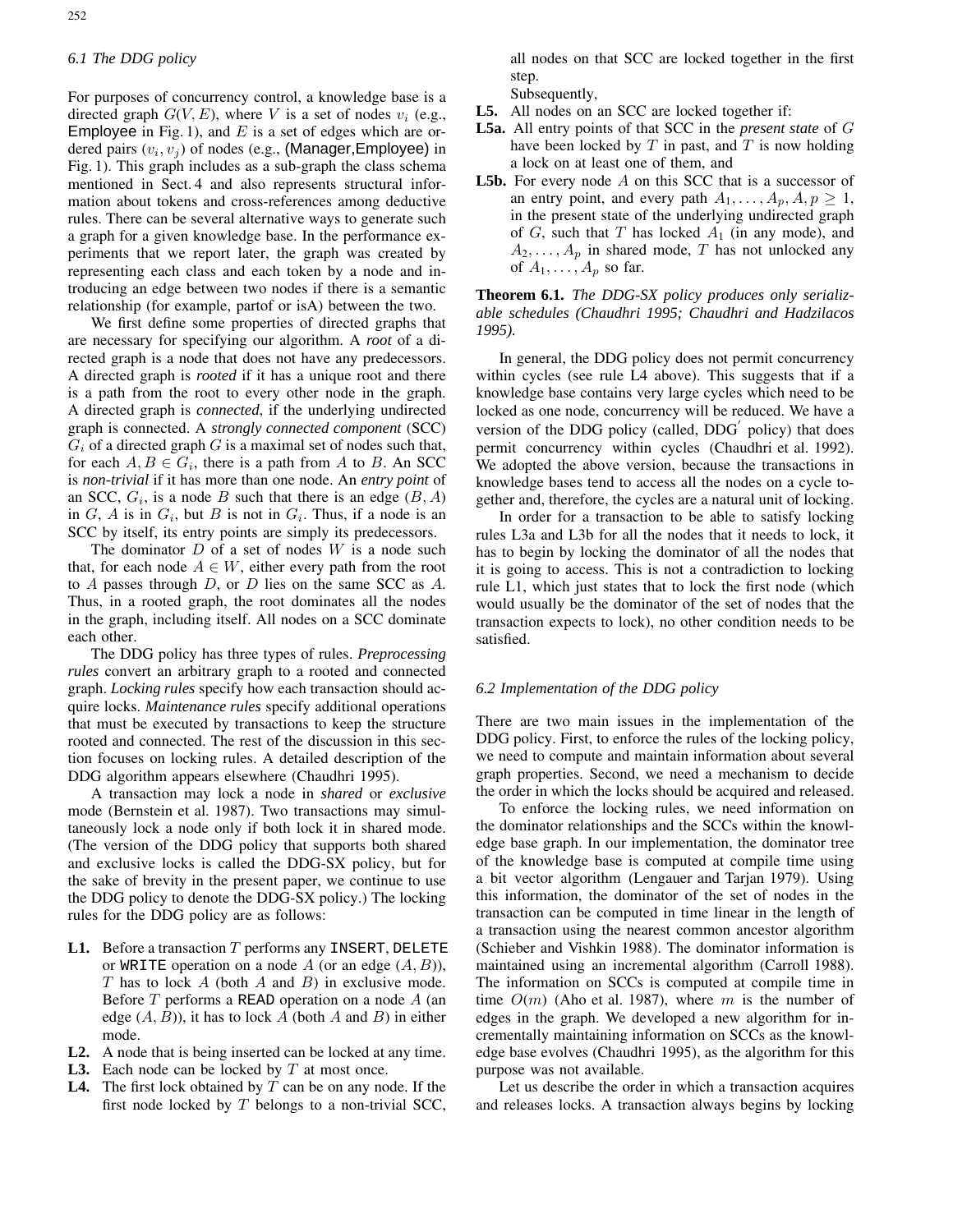the dominator of all the nodes that it might access. The dominator is computed on the assumption that a transaction may access all the descendants of the first node on which it requests a lock. Subsequently, every time a lock is requested, the locking conditions are checked, and if not enough predecessors are locked (rule L5a), lock requests for them are issued recursively. Before a node *A* can be unlocked by a transaction *T*, the following conditions must be satisfied:

#### **U1.** *A* is no longer needed by *T*, and

**U2.** releasing the lock on node *A* does not prevent the locking of any of its successors at a later stage in the execution of *T* (as required by rule L5a), and

**U3.** for every path  $A, A_1, \ldots, A_p, B$  in the present state of the underlying undirected graph, such that *A* is locked (in any mode),  $A_1, \ldots, A_p$  are locked in shared mode, *T* intends to lock *B* in future, *T* must not unlock any of  $A, A_1, \ldots, A_p$ (by locking rule L5b).

To implement U1, we require *T* to send a message to the lock manager when it has finished processing a node.

To implement U2, we have to know how many of the descendants might be later locked by *T*. Moreover, of all the predecessors of a node *A*, only one has to be kept locked until *T* locks *A*. Therefore, we distinguish one of the predecessors that needs to be locked until all the successors have been locked, and associate with it the number of successors that are yet to be locked. Once the number of successors yet to be locked for a node becomes zero, U2 is satisfied for this node.

To implement U3, we check all the undirected paths from *A* to all the nodes that *T* may lock in future. U3 needs to be checked only when *T* acquires an exclusive lock or when *T* locks a node, none of whose descendants will be locked by it in future. The check can be made more efficient by observing that, if U3 is not satisfied for a node *A*, it is also not satisfied for descendants of *A*, and therefore, the paths passing through them need not be checked.

These data structures are integrated into the lock manager by maintaining an *unlock table*. This table is indexed on the node identifier and transaction identifier. An *unlock* record has three fields that were described above: *neededByTransaction, onePredecessor* and *count*. These entries are created when the transaction begins execution and are incrementally updated as the transaction progresses and as changes in the underlying structure of the graph occur.

## *6.3 Performance results*

The DDG policy has been implemented in the DeNet (Livny 1986) simulation environment. Our performance model is similar to that presented in (Agrawal et al. 1987) and has four components: a *source*, which generates transactions, a *transaction manager*, which models the execution behavior of transactions, a concurrency control manager, which implements the details of a particular algorithm; and a resource manager, which models the CPU and I/O resources of the database. More details about the model and the simulations are available elsewhere (Chaudhri et al. 1994).

The primary performance metric adopted for the simulation is the response time of transactions in each class. We

Performance of the DDG policy was studied on a knowledge base under development for industrial process control. The objects represented in the knowledge base (boilers, valves, preheaters, alarms, etc.) are organized into a collection of classes, each with its own sub-classes, instances and semantic relationships to other classes.

There are five kinds of relationships in this knowledge base. The isA relationship captures the class-sub-class relationship, the instanceOf relationship represents the instances of a class, the linkedTo relationship stores how the components are linked to each other in the power plant, the partOf relationship indicates the part-sub-part relationship. And finally, the Equipment relationship associates an equipment with each alarm.

For our experiments, we view this knowledge base as a directed graph. Each class and each instance is represented by a node. There are 2821 nodes in this graph. There is an edge between two nodes if they have some semantic relationship. For example, there is an edge from node A to node B, if the object represented by B is a part of the object represented by node A.

The graph corresponding to this knowledge base has cycles and undergoes changes. Moreover, the knowledge base receives two types of transactions. The first type consists of short transactions, which look-up or update an attribute value and occasionally change the structural relationships in the knowledge base (such as isA, partOf, etc.). The second class consists of long transactions which search the knowledge base along one of its structural relationships. The proportion of the transactions of the first type was determined to be 73% with the remaining 27% being of the second type.

Calibration of the simulation required determination of the relative running costs of the 2PL and DDG policies. For this, we divided running costs into three components: setup, locking and commit cost. For the DDG policy, the setup cost includes pre-processing of the transactions and generating information that will be used in prereleasing locks. It also includes the cost of creating entries in the lock table and the transaction table. For 2PL, no pre-processing of the transactions is required but entries in the transaction table and the lock table are created at setup time. The locking cost includes the CPU time required between the time a lock request was made and the time it was finally granted. If the transaction gets blocked, information on the processing used so far is maintained and, when it gets unblocked later, it is added to any further processing used. For the DDG policy, the cost of locking also includes the cost of checking for lock pre-release, cost of releasing locks and cost of unblocking of transactions in each call to the lock manager. The cost of commit includes the processing required to release all the locks and to finally commit the transaction. In general, the cost of commit for 2PL is higher as compared to the DDG policy. This is because, under the DDG policy, a transaction would have already released several of its locks prior to commit, whereas for the 2PL policy all the locks are released at commit time.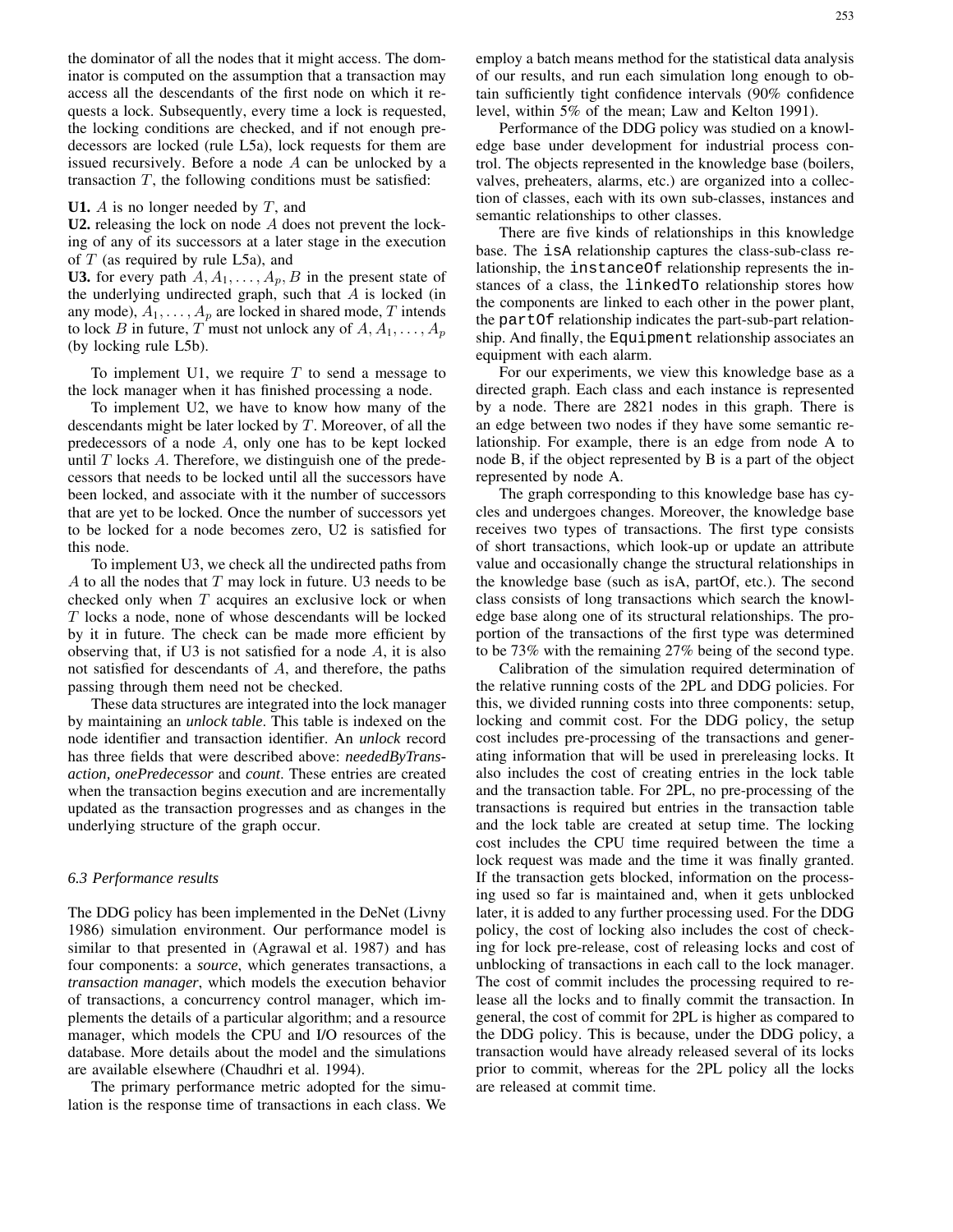All simulation measurements were done on a DECStation 5000 (model 132). The values of overheads are subject to fluctuations. To maintain the consistency of results across different simulation runs, the values of overheads measured from the implementation were given as parameters to the simulation.

These parameters, along with the knowledge base and its associated transactions, were used as input to the simulation model. Preliminary experiments showed that, for the parameter values of this application, the system response degrades due to a large number of long transactions and that the number of short transactions is not the key influencing factor. Therefore, we used a load control strategy in which the number of long transactions active at any time is controlled, whereas short transactions are processed as soon as they enter the system. In Fig. 8, we plot the percentage improvement in response time of Class-2 transactions obtained by using the DDG policy as compared to 2PL. If  $R(j)_{2PL}$  and  $R(j)_{DDG}$  are the mean response times of transactions in class  $j$ , then the percentage improvement of the DDG policy over 2PL is computed as  $100 \times (R(j)_{2PL} - R(j)_{DDG})/R(j)_{2PL}.$ 

The results for Class-2 transactions indicate that, when Class-1 transactions are read only, the performance of the DDG policy is comparable to 2PL. When Class-1 transactions also perform some updates, the DDG policy can improve considerably (of the order of 50%) the response time of Class-2 transactions that are running concurrently. The results for Class-1 transactions are not shown here. We found that at low update probabilities there was slight degradation (about 10%) in Class-1 response time by using the DDG policy, and at high update probabilities there was no significant difference between the two algorithms. These results make sense, because when there are only shared locks in a transaction, the DDG policy cannot allow any release of locks before its locked point, but incurs extra overhead and therefore, leads to a slight degradation in response time. On the other hand, if the Class-1 transactions are update intensive, they release locks before their locked point, and the extra overhead is more than offset by the increased concurrency obtained due to lock pre-release leading to a net improvement in Class-2 response time.

In Fig. 8, we can observe that the improvements are smaller at high multi-programming levels. At low multiprogramming levels (for example, at MPL=1), any release of locks by a transaction before its locked point contributes to the improvement in response time of concurrently executing Class-2 transactions. At higher multi-programming levels, this may not be necessarily true, because the lock released by a Class-1 transaction could be acquired by another Class-1 transaction giving no benefit to Class-2 transactions. As a result, we see greater improvements in the Class-2 response time at low multi-programming levels of Class-1 as compared to improvements at high multi-programming levels.

The overall system response time can be computed as the weighted sum of the individual class response times, where class throughputs are used as weights. In the APACS workload the throughput of Class-2 (25 transactions/s) is much higher than the throughput of Class-1 (approximately 0.4 transactions/s), and therefore the behavior of Class-2 transactions dominates the overall response time. On computing

the improvements in the overall response time, we found that improvements were very close to the corresponding values for Class-2 response time, as shown in Fig. 8.

In view of the relative behavior of the two algorithms, we designed an adaptive scheme which can switch between 2PL and the DDG policy, depending on the load conditions. Such a scheme uses 2PL at low write probabilities and the DDG policy at high write probabilities, thus giving the best of the two algorithms. Since simultaneously using the two algorithms may lead to non-serializable, schedules the adaptive scheme uses a transition phase while switching from one algorithm to the other. While switching from 2PL to the DDG policy, transactions locked according to the DDG policy are forced to behave as 2PL transactions by delaying the release of lock until locked point. While switching from the DDG to 2PL, the adaptive scheme waits until all active transactions running under the DDG policy complete execution. This results in an algorithm which is a hybrid of 2PL and the DDG policy and performs consistently better than a concurrency control algorithm that only uses 2PL.

Of course, an important consideration in the choice between the two algorithms is the relative complexity of the two algorithms. The DDG policy is more complex than 2PL, and therefore, its implementation requires a greater effort. For example, in our simulation, 2PL required approximately 1000 lines of code and the DDG policy required 3000 lines of code. Our simulations incorporate the cost of extra complexity by measurements of run-time overhead of the two algorithms and show that there is a net improvement in response times. Thus, the final choice between the DDG policy and 2PL has to be made by the implementor, who has to evaluate whether the improvements shown above are worth the added complexity of the DDG policy.

Even though our experiments are based on a knowledge base of rather small size, we can predict the relative performance of the two algorithms on larger knowledge bases. It has been shown that the performance results of a 2PL algorithm on a knowledge base of size of *D* entities with *N* active transactions are indicative of its performance on another knowledge base of size *bD* entities with *bN* active transactions, where  $b > 0$  (Tay 1987). In a similar fashion, we expect that our results are representative of the relative performance of 2PL and the DDG policy on knowledge bases that are larger and have greater number of active transactions. Another important aspect in scaling up of these results to larger knowledge bases is the run-time cost for incremental maintenance of graph properties, which include, SCCs and dominator relationships. The run-time cost of incremental algorithms is highly dependent on the nature of changes in the graph. For example, if the insertions and deletions to the graph cause only local changes in a graph property, the run-time cost is minimal. On the other hand, if the changes are such that they lead to a change in a substantial part of the solution, the computational cost can be excessive. It is difficult to comment on this aspect in the absence of a specific knowledge base and its workload. In general, if the database is highly structured (Chaudhri 1995) the locality of changes is almost assured, and the incremental algorithms and therefore the results presented in this section will scale up to larger problems.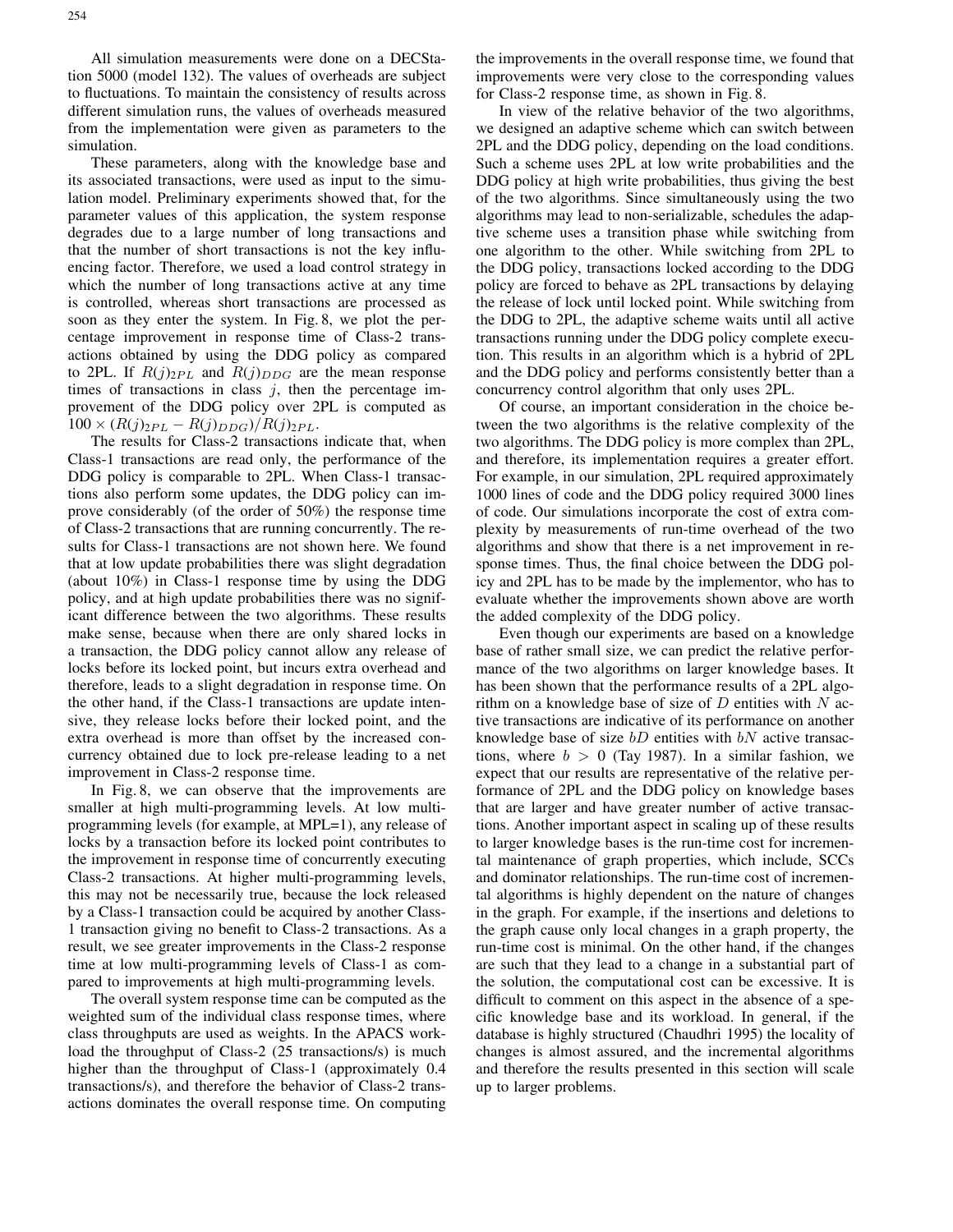

**Fig. 8.** Comparison of DDG and 2PL – percentage improvements

The present section has presented an overview of the results based on the second author's doctoral dissertation (Chaudhri 1995), which have also been published as conference length papers (Chaudhri et al. 1992, 1994; Chaudhri and Hadzilacos 1995; Chaudhri and Mylopoulos 1995).

#### **7 Integrity constraint and rule management**

Integrity constraints specify the valid states of a knowledge base (*static* constraints), as well as the allowable knowledge base state transitions (*dynamic* constraints). Integrity constraints are used to express general, complex semantic relationships that cannot be built into the data structures used to represent knowledge. Such relationships may refer to state transitions or histories (Plexousakis 1993a).

As an example, consider the following integrity constraints on the knowledge base of Sect. 2. (These constraints are expressed in an equivalent form without using the metapredicate Holds.)

```
IC1: ∀p/ConfPaper ∀x/Author ∀r/Referee
    ∀t1, t2, t3, t4/TimeInterval
    [author(p, x, t_1, t_2) \wedge reference(p, r, t_3, t_4)]\landduring(t<sub>3</sub>, t<sub>1</sub>) \land during(t<sub>4</sub>, t<sub>2</sub>)] \Rightarrow [r \neq x]
IC2: ∀c/Conference ∀p/ConfPaper ∀a/Author
    ∀d/Department ∀t1, t2/TimeInterval
    (submitted_to(p, c, t_1, t_2) \wedge organized_by(c, d, t_1, t_2)\land \alphauthor(p, a, t_1, t_2) \land \text{works}\_in(a, d, t_1, t_2) \Rightarrow \text{False}IC3: ∀p/Employee)(∀s, s0
/Integer
    ∀t1, t2, t3/TimeInterval
    (salary(p, s, t_1, t_2) \wedge salary(p, s', t_3, t_2)\wedgebefore(t_1, t_3) \Rightarrow (s \leq s')IC4: ∀p, c, l/Proposition ∀t, t0
/TimeInterval
    (prop(p, c, l, c, t) ∧ instanceOf(p, Class, t, t0
) ⇒
```

```
(∀T,T0
/TimeInterval (overlaps(t, T)
∧overlaps(t
0
, T0
)
```

```
\Rightarrow instanceOf(p,Class,T, T'(0))
```
Constraints IC1 and IC2 are *static*, expressing the properties that "*no author of a paper can be its referee*" and "*an author cannot submit a paper to a conference organized by the department she works in*", respectively. Constraint IC3 enforces the property that "*an employee's salary can never decrease*". This constraint expresses a *transitional* property, as it refers to more than one state of the domain being modeled. Constraints referring to multiple domain states are called *dynamic*. The last of the above formulae is an example of a dynamic epistemic (meta-) constraint expressing the property that "*the system cannot stop believing a class definition*". Constraints of this type refer to multiple knowledge base states in addition to multiple domain states.

The above types of constraints are significantly more general than functional dependencies, type constraints and other types of constraints traditionally supported in relational or object-oriented databases. In particular, these constraints contain semantic information in the form of aggregation and generalization relationships, and represent temporal knowledge.

The presence of deductive rules in a knowledge base is an additional impediment to the problem of constraint enforcement, because implicitly derived knowledge may affect the properties specified by the constraints. For example, consider the following deductive rules:

DR1: *∀u/*UnivAffiliate *∀d/*Department *∀s, s<sup>0</sup> /*String *∀t*1*, t*2*/*TimeInterval  $(address(u, s, t_1, t_2) \land D\_addr(d, s', t_1, t_2)$  $\land$   $(s = s') \Rightarrow works\_in(u, d, t_1)$ DR2: *∀d/*Department *∀u/*University *∀s/*String *∀t*1*, t*2*/*TimeInterval  $(univ(d, u, t_1, t_2) \wedge location(u, s, t_1, t_2))$  $\Rightarrow$  *D\_addr*(*d*, *s*, *t*<sub>1</sub>))

DR1 and DR2 express the rules that "*A university affiliate works in the department that has the same address as she does*" and "*A university department's address is the same*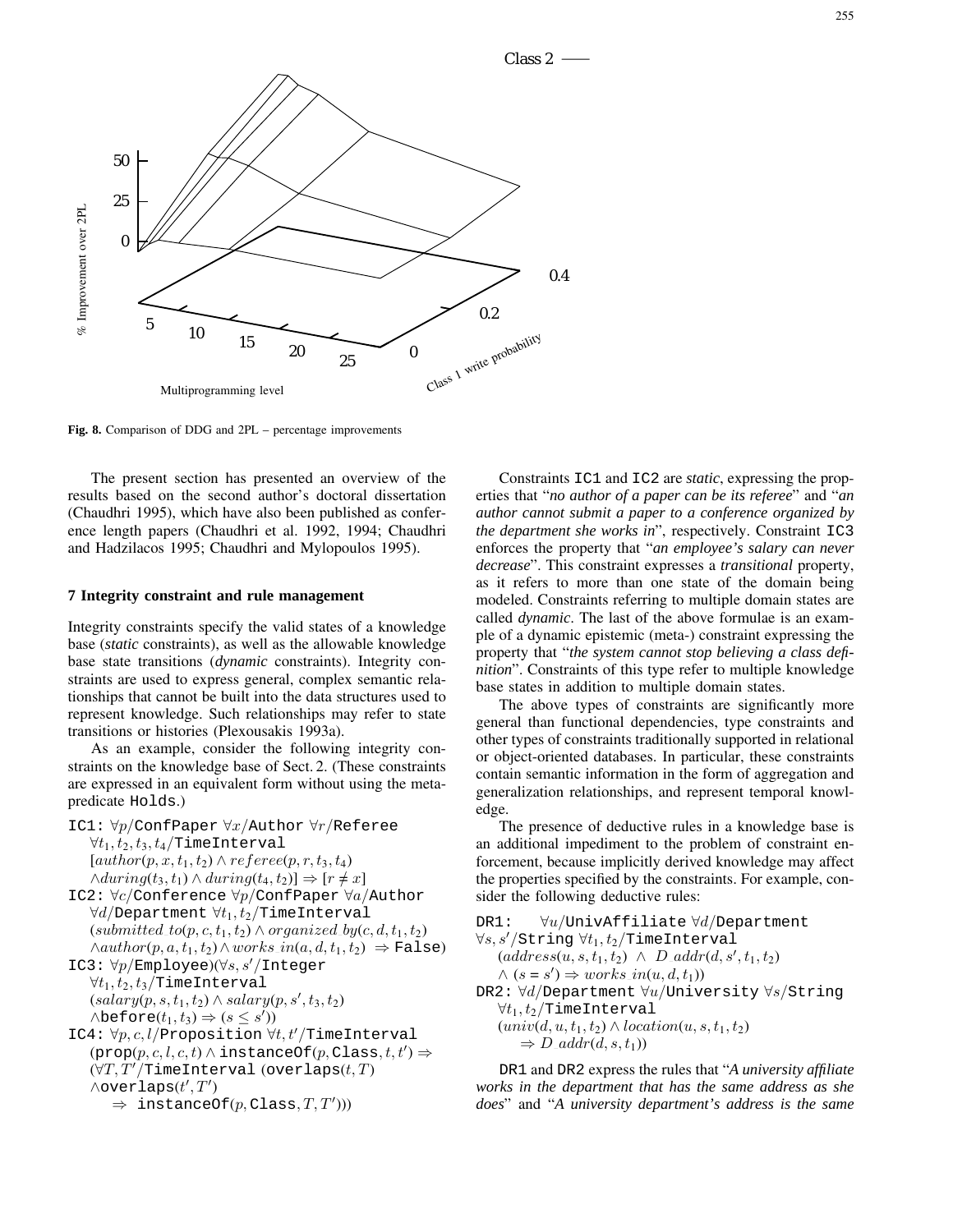*as the university's location*", respectively. Looking at the expressions of rule DR1 and constraint IC2, it can be easily seen that an update in any of the literals in the body of DR1 may change the truth value of its conclusion literal which occurs in IC2 and thus violate IC2. In the same fashion, facts implicitly derived using DR2 may trigger the evaluation of DR1 and, as before, violate constraint IC2.

The key issue in our research has been to devise an efficient method for *constraint checking*. Constraint checking consists of verifying that all constraints remain satisfied in the state resulting from an update to the knowledge base. Constraint checking constitutes a major performance bottleneck and most commercially available database systems only guarantee very limited types of integrity constraint checking, if at all. *Incremental* integrity checking methods are based on the premise that constraints are known to be satisfied prior to an update. Accordingly, only a subset of the constraints needs to be verified after the update, namely those that are affected by it. Moreover, incremental integrity checking can be further optimized by specializing integrity constraints with respect to the anticipated types of updates and by performing simplifications on the specialized forms. In the presence of deductive rules, an integrity checking method must account for implicit updates induced by the interaction of explicit updates and deductive rules. In other words, it has to be verified that no implicitly generated insertion or deletion may violate any of the constraints. The method we propose in this section is an incremental compile-time simplification method that accounts for implicit updates, as well as for temporal knowledge.

A last issue in constraint enforcement is that of *integrity recovery*, i.e., the undertaking of appropriate action for restoring the consistency of the knowledge base once it has been violated by some updating transaction. At present, we adopt a coarse-grained approach to integrity recovery, namely the rejection of any integrity-violating transaction. A transaction is not committed until all constraints are found to be satisfied.<sup>12</sup>

# *7.1 Inadequacies of existing methods*

A number of incremental constraint-checking techniques for relational (e.g., Nicolas 1982; Ceri and Widom 1990; Ling and Lee 1992; Gupta et al. 1994), deductive (e.g., Decker 1986; Bry et al. 1988; Kuchenhoff 1991), objectoriented (Jeusfeld and Jarke 1991) and temporal databases (Chomicki 1992), have appeared in the recent literature. A complementary approach, which modifies transactions prior to their execution to ensure knowledge base integrity, is studied in (Stonebraker 1975) and (Wallace 1991). Along the same lines, a transaction modification technique for temporal constraints has been proposed in (Lipeck 1990), but does not account for implicit updates. A transaction modification method for temporal constraints and implicit updates appears in (Plexousakis 1996) and (Plexousakis and Mylopoulos 1996). Transaction modification is less flexible

than constraint simplification, since each transaction has to be modified for each relevant constraint.

Most promising, as a basis for enforcing more expressive constraints such as the ones expressible in the assertion language of Telos, are the *compilation method* of Bry et al. (1988) and the *historical knowledge minimization* techniques of Hulsmann and Saake (1990) and Chomicki (1992). The former method, extended with the ability to deal with object identity, aggregation and classification, has been used in the integrity sub-system of the deductive object base Concept-Base (Jeusfeld and Jarke 1991; also based on a version of Telos). However, this method does not deal with temporal or dynamic constraints. Historical knowledge minimization techniques assume a formulation of constraints in temporal logic and attempt to minimize the historical information required in order to verify the constraints. They are applicable to relational databases only and assume a fixed set of constraints. Thus, neither of these methods by itself is sufficient to deal with the integrity constraints of our KBMS.

This section describes a novel method for compile-time simplification of temporal integrity constraints in a deductive object-oriented setting. The method uses a comprehensive compilation and simplification scheme that leads to an efficient implementation of constraint checking by allowing us to pre-compute implicit updates at compile time. Moreover, a number of optimization steps, including temporal simplification, are performed at compile time, so that the resulting forms are easier to evaluate at update time. The compilation scheme allows for dynamic insertion or removal of integrity constraints and deductive rules without having to re-compile the entire knowledge base. The method is described in more detail in Plexousakis (1993a).

### *7.2 A constraint enforcement algorithm*

Our constraint enforcement method operates in two phases: *compilation* and *evaluation*. Compilation is performed at schema definition time and leads to the organization of simplified forms of rules and constraints into a *dependence graph*, a structure that reflects their logical and temporal interdependence. The evaluation phase is performed every time there is an update to the knowledge base. This phase is responsible for enforcing the constraints and incrementally maintaining the dependence graph that was generated during compilation. We will first give some definitions and then describe the compilation and evaluation phases in more detail.

### 7.2.1 Formal framework

Integrity constraints are expressed declaratively as rectified<sup>13</sup> closed well-formed formulae of the assertion language. An integrity constraint can have one of the following two forms:

$$
\mathbf{I} \equiv \forall x_1/C_1 \dots \forall x_k/C_k F, \text{ or } \mathbf{I} \equiv \exists x_1/C_1 \dots \exists x_k/C_k F,
$$

<sup>&</sup>lt;sup>12</sup> A finer grained approach could initiate a sequence of updates that change the knowledge base, so that constraints are satisfied in the resulting state.

<sup>&</sup>lt;sup>13</sup> A formula is rectified if no two quantifiers introduce the same variable (Bry et al. 1988).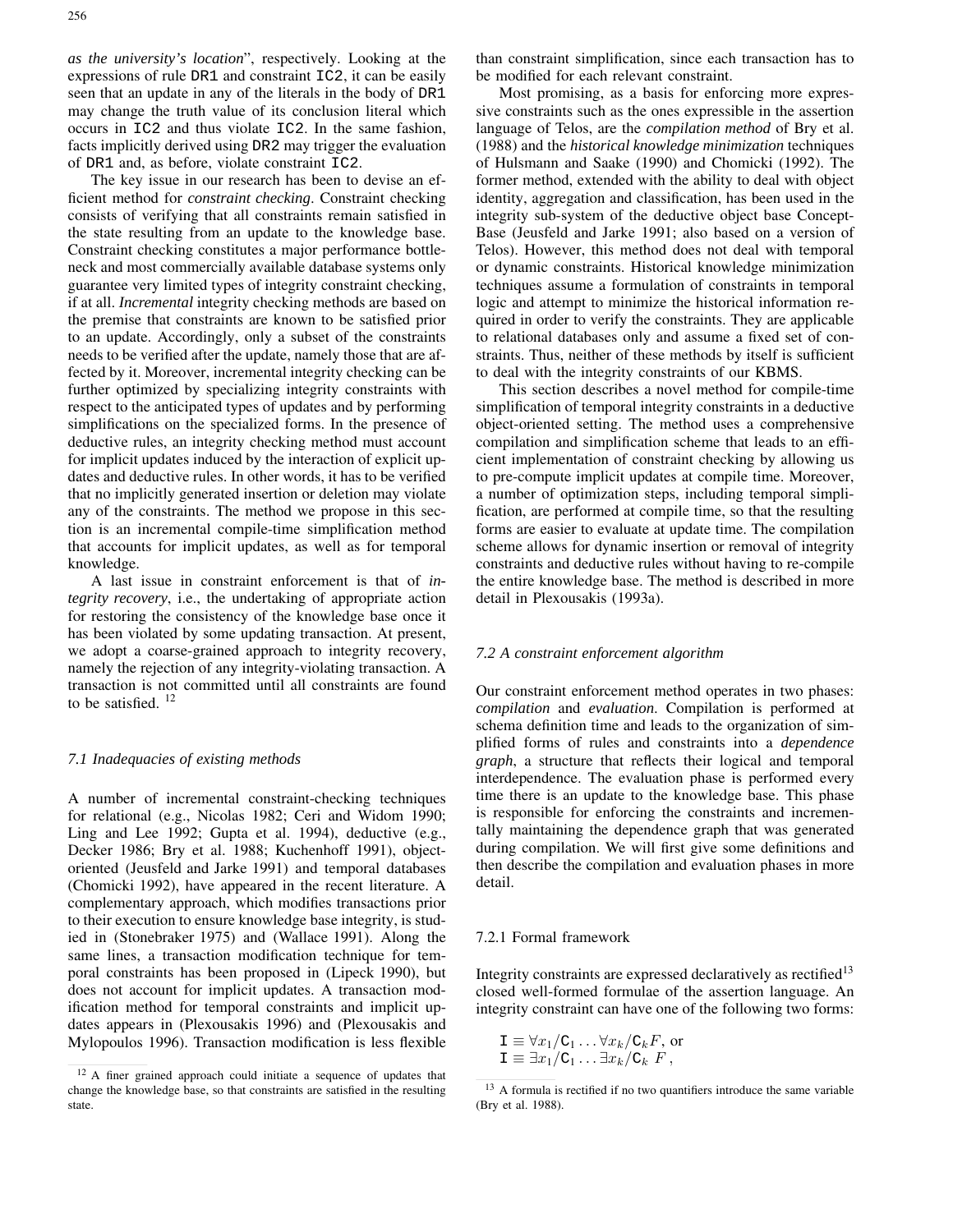where *F* is any well-formed formula of the assertion language whose quantified sub-formulae are of the above forms and in which the variables  $x_1, \ldots, x_k$  are free variables. Each  $C_i$  is a Telos class and the meaning of each restricted quantification is that the variable bound by the quantifier ranges over the extension of the class instead of the entire domain. Any constraint in this form is *range-restricted* (Decker 1986).<sup>14</sup>

The typed quantifications  $\forall x / C$  *F* and  $\exists x / C$  *F* are short forms for the formulae:

```
∀x ∀t instanceOf(x, C, t)
∧instanceOf(t, TimeInterval, Alltime) ⇒
F ,
∃x ∃t instanceOf(x, C, t)
∧instanceOf(t, TimeInterval, Alltime)∧F .
```
The introduction of temporal variables and their restricting literals is necessary, since all atomic formulae of the assertion language have a temporal component.

Deductive rules are considered to be special cases of integrity constraints. Their general form is:

 $DR \equiv \forall x_1 / C_1 \ldots \forall x_n / C_n \ (F \Rightarrow A),$ 

where  $F$  is subject to the same restrictions as above and *A* is an atom of the assertion language. In addition, deductive rules are assumed to be *stratified*<sup>15</sup> (Ullamn 1988).

Let us now introduce some terminology that we will use in the rest of the section.

**Definition 7.1.** *An update is an instantiated literal. A positive literal is considered as an insertion, whereas a negative literal is considered as a deletion.*

Given the general form of constraints, it can be seen that a constraint is affected by an update only when a "tuple" is inserted into the extension of a literal occurring negatively in the constraint, or when a "tuple" is deleted from the extension of a literal occurring positively in the constraint. The definition of *relevance* found in (Jeusfeld and Jarke 1991) is not sufficient in the presence of time. The following definition provides sufficient conditions for "relevance" of a constraint to an update by considering the relationships of the time intervals participating in the literals of the constraint and the update.

**Definition 7.2.** (Affecting Update) An update  $U(\ldots, t_1, t_2)$ *is an affecting update for a constraint I with history and belief time intervals T and T<sup>0</sup> respectively, if and only if there exists a literal*  $L$ ( $, \_ , \_ , \_$ ) *in I such that L unifies with the complement of U and the intersections*  $t_1 * T$  *and*  $t_2 * T'$ *are non-empty.*

Similar to the above definition, we define the notion of *concerned class* for a literal *L*. The role of a concerned class is to limit the search space for constraints affected by an update. This is possible because of the fine granularity – not

found in relational databases – provided by aggregation. Determining concerned classes for literals in constraints takes into account the instantiation and specialization relationships in the knowledge base.

**Definition 7.3.** (Concerned Class) *A class*  $C(\_, \_, t_1, t_2)$  *is a concerned class for a literal*  $L(., ., T, T')$  *if and only if inserting or deleting an instance of C affects the truth of L, the intersections*  $t_1 * T$  *and*  $t_2 * T'$  *are non-empty and C is the most specialized class with these properties.*

The notions of *dependence* and *direct dependence* are used to characterize the logical and temporal interdependence between rules and constraints and the generation of implicit updates. A *dependence graph* is a structure representing such a dependence relation for a set of deductive rules and integrity constraints.

**Definition 7.4.** (Direct Dependence) *A literal L directly depends on literal K if and only if there exists a rule of the form*  $\forall x_1 / C_1 \ldots \forall x_n / C_n$  ( $F \Rightarrow A$ ) *such that there exists a literal in the body F of the rule unifying with K with most general unifier*  $\theta$  *and*  $A\theta = L$ *.* 

*Dependence* is the transitive closure of *direct dependence*.

**Definition 7.5.** (Dependence) *A literal L depends on literal K if and only if it directly depends on K or depends on a literal M that directly depends on K.*

For example, literal *works in* of constraint IC2 directly depends on literal *D addr* of rule DR1 and (transitively) depends on literal *location* of rule DR2.

# 7.2.2 Compilation phase

The compilation process employs a number of rules for *parametrized form generation* and *formula simplification*. The former type of rules generate a simplified parametrized form for each integrity constraint and deductive rule defined. Formula simplification rules apply a number of simplification steps, including temporal simplifications to the original expressions, in order to produce more easily evaluable forms. The final step in the compilation phase is *dependence graph generation*. This incremental process accepts as input the parametrized forms generated and represents them in the form of a dependence graph. In the following paragraphs, we describe the application of the above rules and the generation of the graph structure in more detail.

*7.2.2.1 Parametrized form generation.* For each literal *l* occurring in a constraint or the body of a deductive rule, the compilation process generates a *parametrized simplified structure* (PSS). A PSS is a 6-tuple  $\langle l, p, c, h, b, s \rangle$ , where *l* is the literal,  $p$  is the list of instantiation variables  $16$  occurring in *l*, *c* is the concerned class of *l*, *h* is the history time and *b* is the belief time of the constraint or rule with respect to which the simplified form is generated. A PSS allows us to efficiently retrieve the constraints or rules affected by an

<sup>14</sup> This class of constraints is equivalent to both the *restricted quantification form* of Bry et al. (1988) and the *range form* of Jeusfeld and Jarke (1991).

<sup>15</sup> A set of rules is stratified if, whenever a negated literal *P* occurs in the body of a rule with head *Q*, there is no derivation path for *P* in which *Q* occurs in the body of a rule.

<sup>16</sup> Instantiation variables are universally quantified and are not governed by an existential quantifier.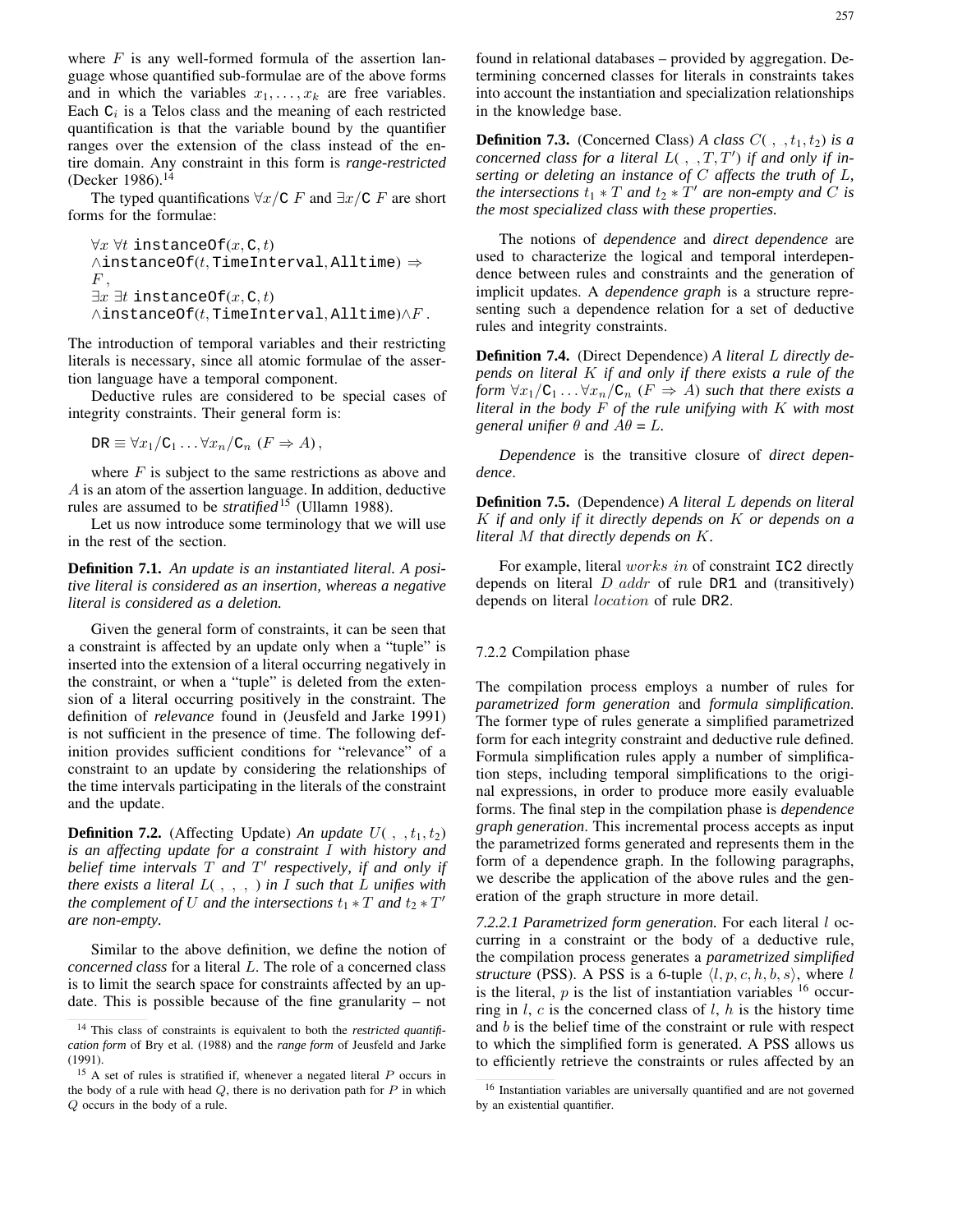update by indexing with respect to time, characteristic literal or class. The rules for the generation of parametrized forms are given below. Rules PF1a to PF1d are used to determine concerned classes for literals. Rules PF2 to PF5 are used to simplify the formulae and generate the parametrized forms.

- PF1. For each literal appearing in an integrity constraint or deductive rule, compute the concerned class as follows:
- PF1a. Instantiation literals: for literals of the form instance  $\text{Of}(x, y, t_1, t_2)$ , if *y* is instantiated, then  $y$  is the concerned class provided this class exists during  $t_1$  and its existence is believed during  $t_2$ ; otherwise, the built-in class Instance Of is the concerned class.
- PF1b. Generalization literals: for literals of the form  $isA(x, y, t_1, t_2)$  where both x and y stand for classes, the concerned class is the built-in class isA, since the truth of an isA literal does not depend on the insertion/deletion of instances to/from the extensions of *x* and *y*.
- PF1c. Attribute literals: for a literal of the form  $att(x, y, t_1, t_2)$ , where *att* is an attribute of the class  $x$ , if both  $x$  and  $y$  are un-instantiated, then the concerned class of the literal is the unique attribute class *q* with components  $from(q) = X$ , label(*q*) =  $att, \text{to}(q) = Y$  and when(*q*) = *T*, that is such that  $x$  is an instance of  $X$  for  $t_1$ ,  $y$  is an instance of *Y* for  $t_1$  and both these are believed during  $t_2$ . In other words, the most specialized concerned class is the attribute class that includes all instantiated attributes that relate objects  $x$  and  $y$  of types  $X$  and  $Y$ , respectively, under the assumption that to each attribute literal of the assertion language corresponds a unique proposition with the above properties.
- PF1d. For a literal of the form  $prop(p, x, y, z, t)$ , if the components *x* and *z* are equal, then the concerned class is the built-in class Individual; if not, the concerned class is the class Attribute. In case none of *x* and *z* are instantiated, the concerned class is the class Proposition. However, prop literals will not be considered in the generation of simplified forms, because it is assumed that, for every proposition  $p$  with components  $x, y, z, t$ , there exist token propositions in the knowledge base defining the components.<sup>17</sup>
- PF2. Drop the quantifiers binding the instantiation variables and set the parameter list to be the list of instantiation variables.
- PF3. Constrain the temporal variables with respect to the history and belief times of the constraint using the during temporal predicate and conjoin them with the constraint or rule.
- PF4. Substitute the atom into (from) whose extension an insertion (deletion) takes place by the Boolean constant True (False), since after the update it is known that the fact expressed by the literal is true (false).
- PF5. Apply absorption rules (see Table 3) until no further simplification is possible.
- PF6. Apply temporal simplification rules (see Table 4) until no further simplification is possible.

**Example:** The concerned class for literal *author* of constraint IC1 is the attribute class defined by the proposition (Paper, *author*, Author, *t*), with *t* satisfying the properties of rule PF1c. Assume that the history and belief time intervals of the constraint are the intervals (01*/*01*/*1988*..∗*) and (21*/*01*/*1988*..∗*), respectively. Applying the rest of the rules to constraint IC1 for an insertion  $author(P, X, T, T')$ yields:

*∀r/*Referee *∀t*3*, t*<sup>4</sup> TimeInterval  $(reference(P, r, t_3, t_4))$ *∧* during(t3*,* T) *∧* during(t4*,* T*<sup>0</sup>* ) *∧* during(t3*,* (01*/*01*/*1988*..∗*)) *∧* during(t4*,* (02*/*01*/*1988*..∗*))  $\Rightarrow$   $(r \neq X)$ 

At update time, if the constraint is affected by the update, the form that will have to be verified is

*∀r/*Referee (*referee*(P*, r,* t3*,* t4)  $\land$  during(t<sub>3</sub>, T)  $\land$  during(t<sub>4</sub>, T')  $\Rightarrow$  ( $r \neq$  X)).

Let us briefly comment on the application of compilation to dynamic (epistemic) constraints. The expressions of dynamic constraints may contain atoms occurring more than once, since the properties expressed refer to two or more states. In such a case, the compilation process will generate one PSS for each literal occurrence. The forms will differ in their parameter lists, as well as in their simplified forms. The original constraint will be violated if any of its simplified forms is. However, in such a case, not all occurrences of the literal can be replaced by their truth values on the basis that both the update and the fact that constraints were satisfied before the updates are known. This would be possible only if it were known that the constraints were nontrivially satisfied in the previous state. A logical implication is trivially satisfied if its antecedent is false. This kind of knowledge requires the maintenance of meta-level information about the satisfaction of constraints. For the moment, we will assume that no such knowledge is available and that a PSS is generated for each literal occurrence in an integrity constraint. The following example shows the application of the compilation process in the case of a dynamic constraint.

**Example:** Assume that the history and belief time intervals of constraint  $IC3$  of our working example are  $T$  and  $T'$ , respectively. The literal *salary* occurs twice in the expression of the constraint. Only one of the history time variables  $t_1$  and  $t_3$  will be instantiated in each of the two forms. It is known that the constraint is satisfied before an update to a *salary* literal occurs. Hence, according to the current beliefs of the system, either all employees have not had a change in salary, or, for those that have had a salary change, this change was an increase. If no information exists about whether the satisfaction of the constraint prior to the update is strict or trivial, the following two forms can be generated by the compilation process:

<sup>&</sup>lt;sup>17</sup> It is possible to express *referential integrity* in Telos as a metaconstraint in the assertion language.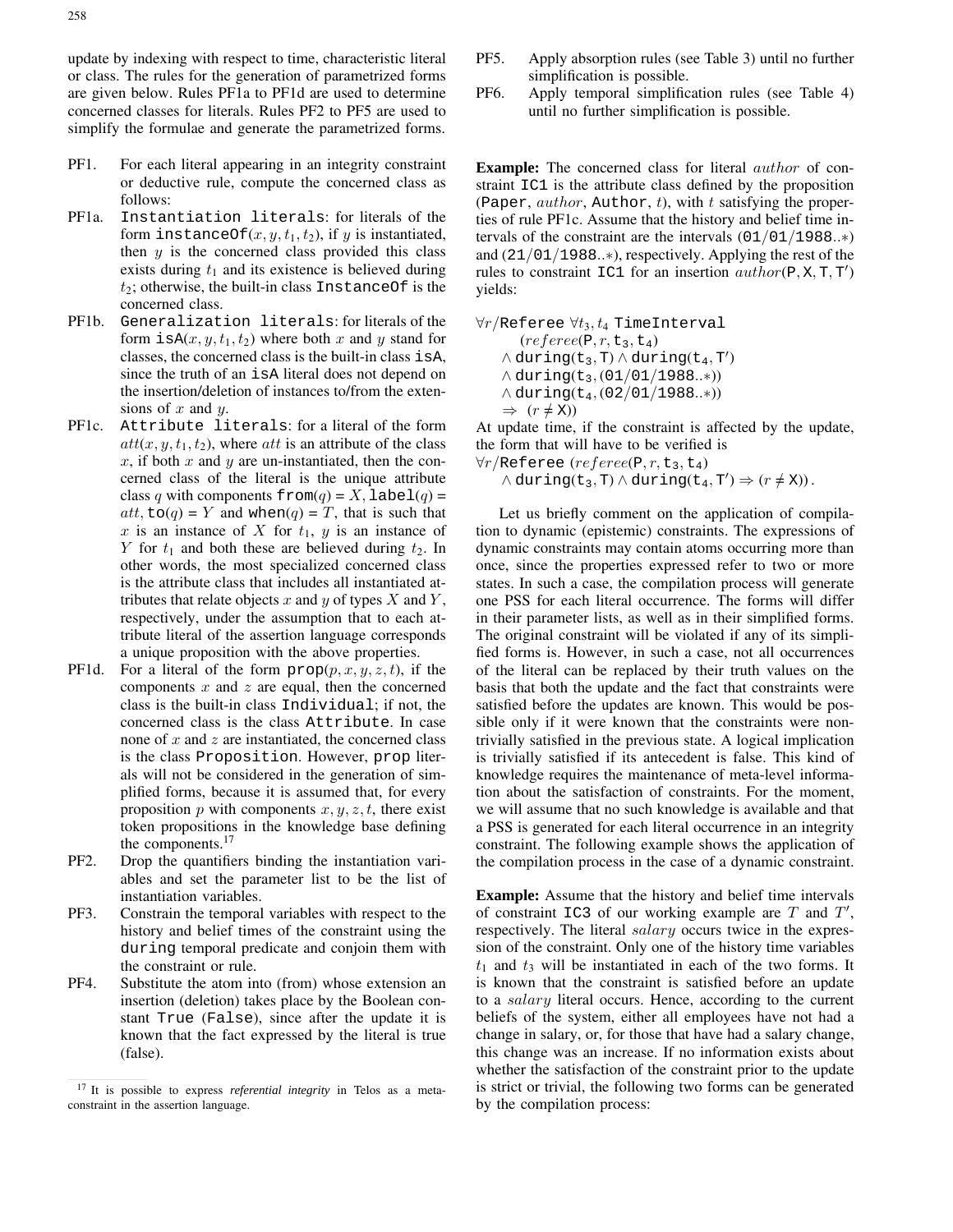| $\phi \wedge \text{True} \equiv \phi$                          | $\phi \wedge$ False $\equiv$ False $\phi \Rightarrow$ True $\equiv$ True $\phi \Rightarrow$ False $\equiv \neg \phi$ |                                           |                                                 |
|----------------------------------------------------------------|----------------------------------------------------------------------------------------------------------------------|-------------------------------------------|-------------------------------------------------|
| $\phi \vee$ True $\equiv$ True $\phi \vee$ False $\equiv \phi$ |                                                                                                                      | True $\Rightarrow \phi \equiv \phi$       | False $\Rightarrow \phi \equiv$ True            |
| $\neg \texttt{True} \equiv \texttt{False}$                     | $\neg$ False $\equiv$ True                                                                                           | $\phi \Leftrightarrow$ True $\equiv \phi$ | $\phi \Leftrightarrow$ False $\equiv \neg \phi$ |

*∀s/*Integer *∀t*1*/*TimeInterval (*salary*(*p, s, t*1*, t*2)  $∧$  during( $t_1, T$ ) ∧ during( $t_3, T$ )

 $\land$  before( $t_1, t_3$ )  $\land$  during( $t_2, T'$ )  $\Rightarrow$  ( $s \leq s'$ )),

$$
\forall s'/\text{Integer } \forall t_3/\text{TimeInterval } (salary(p, s', t_3, t_2))
$$

 $∧$  during( $t_1, T$ ) ∧ during( $t_3, T$ )

 $∧$  before( $t_1, t_3$ ) ∧ during( $t_2, T'$ )  $\Rightarrow$  ( $s \leq s'$ )).

Were it known that  $IC3$  was non-trivially satisfied, only one simplified form would be generated, namely the form resulting from dropping all quantifiers from the above forms and replacing the *salary* literals by True. If however it was trivially satisfied before the update, i.e., at least one of the *salary* literals was false or the temporal constraint was violated, then the *salary* literals cannot be eliminated.

*7.2.2.2 Temporal simplification.* The objective of temporal simplification rules is to simplify a conjunction of temporal relationships into a single temporal relationship. In its full generality, this task is intractable (Allen 1983). In our method, however, we require that at least one of the temporal variables in each temporal relation should be instantiated, and with this condition the simplification can be performed efficiently. In fact, only a table lookup is required.

Formally, the problem of temporal simplification is stated as follows: given a conjunction during( $t$ ,  $i_1$ )  $\wedge$   $\mathbf{r}_1(t, i_2)$   $\wedge$  $r_2(i_1, i_2)$ , where  $r_1$  and  $r_2$  are any of the 13 possible relationships (or their negation) between any two time intervals, and  $i_1$ ,  $i_2$  are known time intervals, find a temporal relationship  $r$  and an interval *i* such that  $r(t, i)$  is satisfied if and only if the original conjunction is satisfied. For some combinations of  $r_1$  and  $r_2$ , r is a disjunction of temporal relationships. In those cases, and for the sake of completeness, we do not replace the original expression by the equivalent disjunction. Table 4 shows the simplified forms obtainable from the various combinations of temporal relationships for  $r_1$  and  $r_2$ . **F** denotes a logical contradiction, and the cases where no simplification is possible without introducing disjunction are denoted by the entry "**no simp.**".

**Example:** Consider the conjunction

during(*t,* 01*/*88*..*09*/*88)*∧* before(*t,* 05*/*88*..*12*/*88) *∧* overlaps(01*/*88*..*09*/*88*,* 05*/*88*..*12*/*88) .

Using Table 4, it can be simplified into during $(t, 01/88..05/88)$ .

*7.2.2.3 Formal properties of simplification.* The following properties have been proven for the simplification method described in the previous paragraphs. Detailed proofs can be found elsewhere (Plexousakis 1996).

**Theorem 7.1.** *The simplification rules PF1–PF6 are sound. Temporal simplification (rule PF6) is also complete.*

The simplification method consists of a number of truthpreserving transformations that produce formulae which, if proven not to be satisfied in the resulting knowledge base

state, imply that the original formulae are not satisfied. Moreover, no inconsistency can be introduced by any of the simplification steps. Temporal simplification is also complete in the sense that all possible temporal transformations are performed. No transformation takes place in those cases where the derived temporal relationship is a disjunction of temporal predicates.

*7.2.2.4 Dependence graph organization.* This section describes the organization of compiled forms of integrity constraints and deductive rules into a dependence graph. The graph is used for computing the effects (direct or indirect) of updates on integrity constraints.

The notions of *dependence* and *direct dependence* have already been defined in Sub-section 7.2.1. The dependence graph for a knowledge base *KB* with a set of integrity constraints *I* and a set of deductive rules *R* is defined as follows:

**Definition 7.6.** *Given*  $KB = (0, I, R)$ *, the dependence graph for*  $KB$  *is a directed graph*  $G = (V, E)$  *with the following properties. There is a node*  $v \in V$  *corresponding to each parametrized simplified structure (PSS) of each deductive rule and integrity constraint. The set V is partitioned into two disjoint sets*  $V_I$  *and*  $V_R$ *, where each*  $v \in V_I$  *is a PSS corresponding to a literal appearing in an integrity constraint and each*  $v \in V_R$  *is a literal appearing in a deductive rule. There is an edge*  $(u, v) \in E$  *between nodes*  $u \in V_R$  *and v ∈ V if and only if v directly depends on u. The set E of edges is made up of edges between rule nodes (ERR) and edges from rule to constraint nodes (ERC ).*

**Example:** Figure 9 shows the dependence graph for our working example. The edge from the PSS for literal address of rule DR1 to the works in literal of IC2 denotes the direct dependence of IC2 on constraint DR1.

From the previous definition it can be seen that the dependence graph has a special structure: there are no edges outgoing from a node  $v \in V_I$ . There can be cycles among deductive rule nodes in the graph. This happens when *R* contains mutually recursive rules. There are no trivial cycles in the graph and it has the following property (Plexousakis 1996):

**Theorem 7.2.** *For any Telos knowledge base, dependence graph construction yields a graph that may contain cycles of length at most equal to the number of deductive rules participating in the same recursive scheme.*

Furthermore, the graph is sparse for an average number *α* of literals per rule body or constraint greater than 2. The graph's sparsity will be exploited for the efficient maintenance of the graph's transitive closure. The dependence graph is constructed once when the knowledge base is compiled and is updated incrementally when new rules or constraints are inserted or deleted. The transitive closure of the graph is computed by a modification of the *δ*-*wavefront* algorithm (Qadah et al. 1991). The algorithm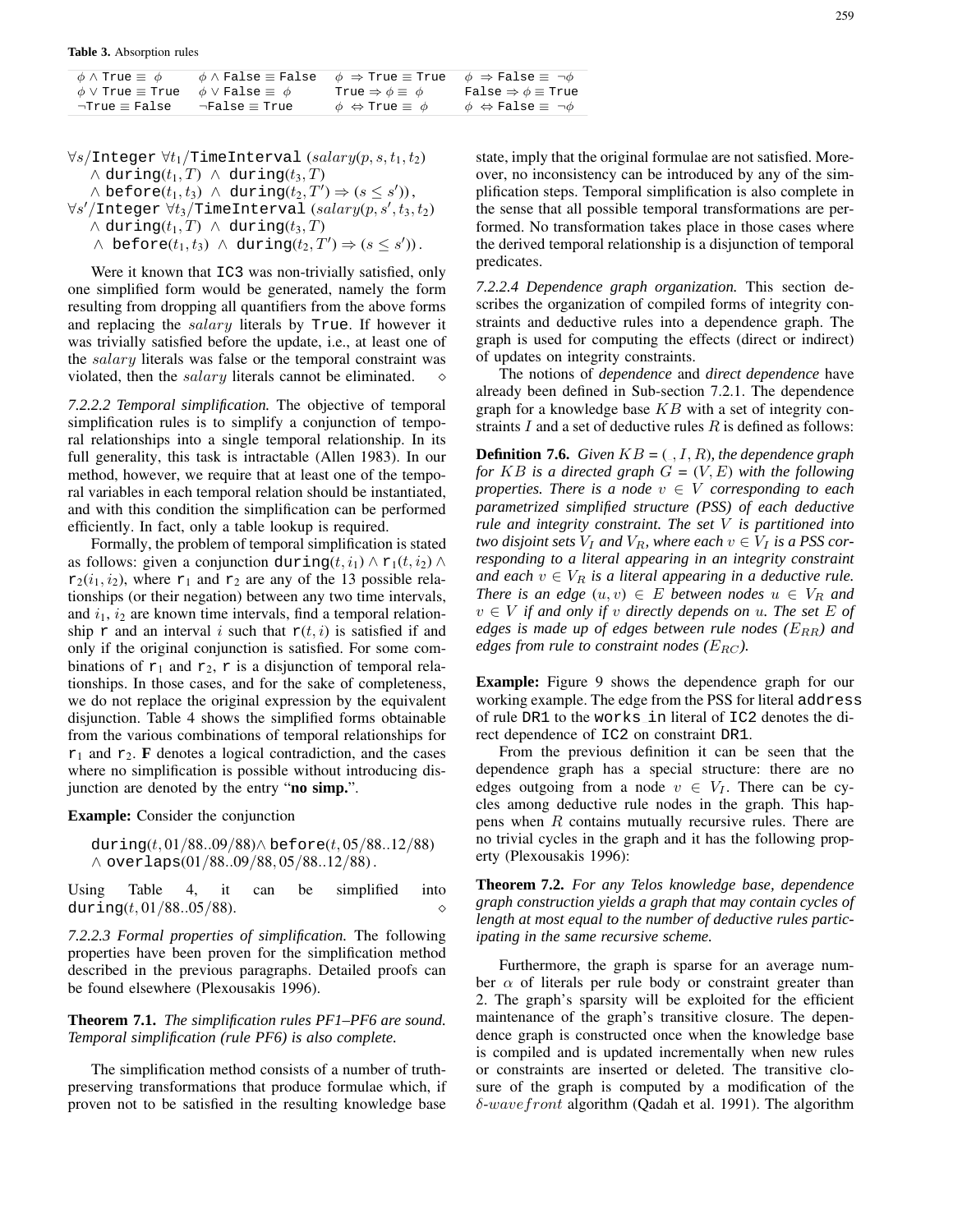| <b>Table 4.</b> Temporal simplification table |  |
|-----------------------------------------------|--|
|-----------------------------------------------|--|

| r1(t,i2)<br>r2(i1,i2)    | h                       | d                                                                               | $\Omega$                      | m                        | S                 | $\mathbf f$              | e                     | a                      | $\mathbf{c}$              | ob           | mb                     | sb           | fb                                      |
|--------------------------|-------------------------|---------------------------------------------------------------------------------|-------------------------------|--------------------------|-------------------|--------------------------|-----------------------|------------------------|---------------------------|--------------|------------------------|--------------|-----------------------------------------|
| before (b)               | during<br>i1            | F                                                                               | F                             | F                        | F                 | F                        | F                     | $\mathbf{F}$           | F                         | F            | $\mathbf F$            | F            | F                                       |
| during $(d)$             | F                       | during<br>$\mathbf{i}$                                                          | $\mathbf{F}$                  | F                        | $\mathbf{F}$      | F                        | F                     | F                      | $\mathbf{F}$              | F            | $\mathbf{F}$           | $\mathbf{F}$ | $\mathbf F$                             |
| overlaps (o)             | during<br>$1 - i1 * i2$ | during<br>$i1*i2$                                                               | overlaps finishes<br>$i1* i2$ | $i1 - i1 * i2$           | starts<br>$i1*i2$ | F                        | $\mathbf F$           | F                      | F                         | F            | F                      | F            | F                                       |
| $meets$ (m)              | during<br>$\mathbf{i}$  | F                                                                               | F                             | F                        | $_{\rm F}$        | F                        | $\mathbf F$           | F                      | F                         | F            | $\mathbf F$            | F            | F                                       |
| starts $(s)$             | F                       | during<br>$\mathbf{i}$                                                          | F                             | F                        | F                 | F                        | F                     | F                      | $\boldsymbol{\mathrm{F}}$ | $\mathbf{F}$ | F                      | F            | $\mathbf F$                             |
| finishes $(f)$           | F                       | during<br>$\mathbf{i}$ 1                                                        | F                             | F                        | F                 | finishes<br>$\mathbf{i}$ | F                     | F                      | F                         | F            | F                      | F            | F                                       |
| equal (e)                | F                       | during<br>$\mathbf{i}$ 1                                                        | F                             | $\mathbf{F}$             | F                 | F                        | F                     | F                      | F                         | F            | F                      | F            | F                                       |
| after (a)                | F                       | F                                                                               | F                             | $\mathbf{F}$             | F                 | $\mathbf F$              | F                     | during<br>$\mathbf{i}$ | F                         | F            | F                      | $\mathbf{F}$ | F                                       |
| contains (c)             | during<br>(i1—,i2—      | during<br>i2                                                                    | no<br>simp.                   | finishes<br>$(i1 - i2 -$ | starts<br>i2      | finishes<br>i2           | equal<br>$\mathbf{i}$ | during<br>$(i2+, i1+)$ | no<br>simp.               | no<br>simp.  | starts                 | starts       | finishes<br>(i2+,i1+)(i2−,i1+)(i1−,i2+) |
| overlapped<br>by $(obj)$ | $\overline{F}$          | $\begin{array}{c} \text{during} \\ \text{11} - \text{,} \text{12+} \end{array}$ | $\mathbf{F}$                  | F                        | F                 | finishes<br>$(i1 - i2+)$ | F                     | during<br>$(i2+, i1+)$ | $\mathbf F$               | no<br>simp.  | starts<br>$(i2+, i1+)$ | F            | finishes<br>$(i1 - i2+)$                |
| met by (mb)              | $\mathbf F$             | $\mathbf{F}$                                                                    | F                             | F                        | F                 | F                        | F                     | during<br>$\mathbf{i}$ | F                         | F            | F                      | F            | $\mathbf F$                             |
| started by (sb)          | F                       | during<br>i2                                                                    | F                             | $\mathbf{F}$             | F                 | finishes<br>i2           | F                     | during<br>$i1-i2$      | $\mathbf{F}$              | no<br>simp.  | starts<br>$i1 - i2$    | F            | F                                       |
| finished<br>by $(fb)$    | during<br>$(i1 - i2 -$  | during<br>i2                                                                    | no<br>simp.                   | finishes<br>$(i1 - i2 -$ | starts<br>i2      | F                        | $\mathbf{F}$          | F                      | F                         | F            | $\mathbf F$            | F            | finishes<br>$\mathbf{i}$ 1              |

F: false; \*: intersection operator; -: difference operator; no simp.: no simplification possible; t*−*: left endpoint; t+: right endpoint



**Fig. 9.** A dependence graph

has been modified to apply to cyclic graphs and take advantage of the dependence graph properties. Evaluating the dependence graph's transitive closure amounts to computing the *potential implicit* updates caused by explicit updates on literals occurring in the bodies of deductive rules. The *actual implicit* updates are obtained during the evaluation phase. The time complexity for computing implicit updates caused by an explicit update matching some node in the graph is  $O(|E|)$ , and  $O(|V_R| * |E|)$  for computing the transitive closure of the entire graph by solving  $|V_R|$  single-source problems (Plexousakis 1996). Experiments with randomly generated dependence graphs have shown that, on the average, the execution time of computing single-source implicit updates is sub-linear in *|E|* (Plexousakis 1993a).

#### 7.2.3 Evaluation phase

In this section, we describe the evaluation phase of our algorithm. We first discuss how the dependence graph generated in the compilation phase is used to check the integrity constraints at the time of update. Then we describe how this graph is incrementally maintained as the set of integrity constraints and deductive rules changes.

*7.2.3.1 Using dependence graphs for constraint checking.* The dependence graph reflects both the logical and temporal interdependence of rules and constraints. To check if an update *U* affects an integrity constraint, we first locate all literals  $L_i$  in the dependence graph that unify with the update. The set of integrity constraints that may be violated are those which have at least one node on a path initiating at a literal  $L_i$ . As mentioned earlier, the dependence graph transitive closure can be pre-computed at compile time. Hence, at update time reachability information does not need to be re-computed. It suffices to verify that the potential implicit updates are actual updates by instantiating the literals of the implicit updates and evaluating the bodies of rules in which they belong. For example, in Fig. 9, an update on literal univ might cause a violation of constraint IC2, since one of IC2's literals lies on a path with source from univ.

*7.2.3.2 Incremental maintenance of dependence graphs.* As rules and constraints are inserted or deleted, we incrementally modify the dependence graph instead of reconstructing it from scratch. The dependence relationships between rules and constraints also change and have to be reflected in the graph's transitive closure that was computed during the compilation phase. In the rest of this section, we briefly describe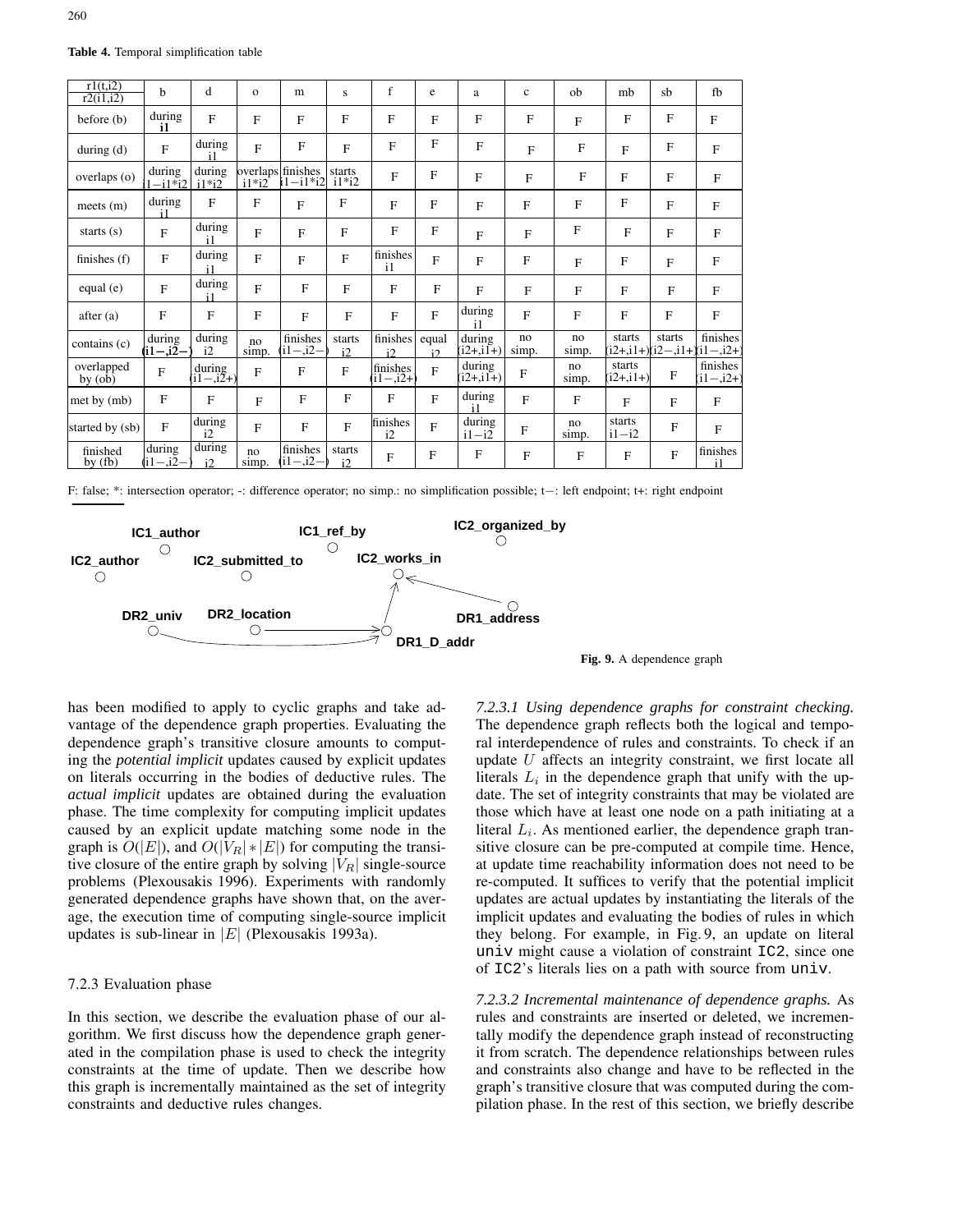how insertions and deletions of rules and constraints are handled. A more detailed description of the algorithms for incremental transitive closure maintenance and their complexity can be found elsewhere (Plexousakis 1993a, 1995).

Insertion of an integrity constraint is accepted only if the constraint is satisfied by the knowledge base. Then it is transformed into a set of parametrized forms, one for each of its literals. These forms are added as nodes to the dependence graph and in case that there exist rules already in the graph on which the constraint directly depends, edges from the rule nodes to the constraint nodes are added. The worst-case complexity of the dependence graph modification in case of a constraint insertion is  $O(|V_R|)$ , since the newly introduced nodes have to be connected with as many rule nodes as the number of rules whose conclusion literal matches the constraint literal. On the average, as experimental results with randomly generated graphs suggest, the cost is much smaller, since only a subset of the deductive rules will match the constraint literals. The deletion of a constraint cannot violate the integrity of the knowledge base. It suffices to remove all nodes corresponding to some simplified form of the constraint along with their incident edges. The worstcase complexity of the deletion process is  $O(|E|)$ .

When a new deductive rule is inserted, its direct dependence to existing rules or constraints is determined and represented in the graph. If there exist PSSs of constraints or rules with literals unifying with the rule's conclusion literal, then the conclusions of the rule and any implicit updates must be derived and checked for possible constraint violations. If no violation of constraints arises, then the rule is compiled and inserted in the dependence graph. If a literal of a rule/constraint unifies with the rule's conclusion, then appropriate edges are added, as described in the previous section. This process has a worst-case complexity of  $O(|V_R| * |E|)$ . Similarly, if an already compiled rule is to be deleted and there exist rules or constraints with literals matching the rule's negated conclusion, then the literals deducible with this rule are treated as normal deletions. If they do not cause integrity violation, the parametrized forms of the rule must be deleted along with all their incident edges. Rule deletion requires a worst-case time of  $O(|V_R| * |E|)$ . An analytical model giving more precise characterizations of the cost of updates of rules and constraints can be found elsewhere (Plexousakis 1996).

In addition to updating the dependence graph, we also need to incrementally compute its transitive closure. Incremental transitive closure algorithms available in the literature can deal only with DAGs (Ibaraki and Katoh 1983; Italiano 1988). In our research, we have developed an algorithm that incrementally computes transitive closure for general graphs (Plexousakis 1996). Our preliminary experiments with randomly generated sparse cyclic graphs have shown that this algorithm can efficiently update the transitive closure of a dependence graph. In the experiments carried out, the average cost for on-line transitive closure maintenance of sparse dependence graph was as low as  $0.1 * |E|$  for the case of randomly generated sparse cyclic graphs.

The proposed architecture for a knowledge base management system addresses several performance issues in a novel way.

**8 Concluding remarks**

- **–** The physical data structures on which the knowledge base is stored are derived through the CDM and include a novel temporal indexing technique.
- **–** The query optimization includes semantic optimization in the presence of temporal knowledge, as well physical optimization based on the cost models for our new storage and indexing schemes.
- **–** Our concurrency control algorithms are extensions of existing algorithms for DAG databases, intended to take full advantage of the rich structure of a knowledge base; moreover, we have proven the correctness of our concurrency control policy, and have established both implementation and performance results.
- **–** Our assertion compilation methods combine and extend previous results on compiling and simplifying static and dynamic temporal assertions. Soundness and completeness of the simplification method have been proven and preliminary performance results have been established.

Clearly, the design and performance analysis of the proposed architecture is not complete. In particular, work is in progress on the physical design of the KBMS (Shrufi 1994), exploring the use of existing database storage kernels. A thorough experimental performance analysis is planned to validate the cost function of our storage and query model. The study of semantic criteria for reducing the search space when an access is planned is an issue that requires further research. The use of machine learning techniques, in order to train the query optimizer with past experience, is one possible direction for further exploration. Record clustering and buffer management are other directions of research that could lead to performance improvements.

We are generalizing our concurrency control algorithm, so that it can distinguish between different semantic relationships, and to include multiple granularities of locking. Further down the road, we expect that the issues of fault tolerance, such as recovery, will become more important.

As far as rule management is concerned, a hybrid theorem prover for simplified constraints needs to be devised, possibly by combining existing special-purpose reasoners. Moreover, issues such as the efficient storage and access of the dependence graph and storage and indexing of rules and constraints are currently under investigation. The performance of the compilation method needs to be assessed and compared to methods that interleave compilation and evaluation (e.g., (Kuchenhoff 1991)). A dual approach to constraint enforcement, based on compiling constraints into transaction specifications, is a topic of current research (Plexousakis 1996) and (Plexousakis and Mylopoulos 1996). Finally, a more fine-grained approach to integrity violation needs to be devised, possibly adopting ideas of finite constraint satisfiability (Bry et al. 1988).

In addition, we are working towards benchmarks for knowledge based systems, so that we can have a standard method to evaluate the algorithms developed for such systems.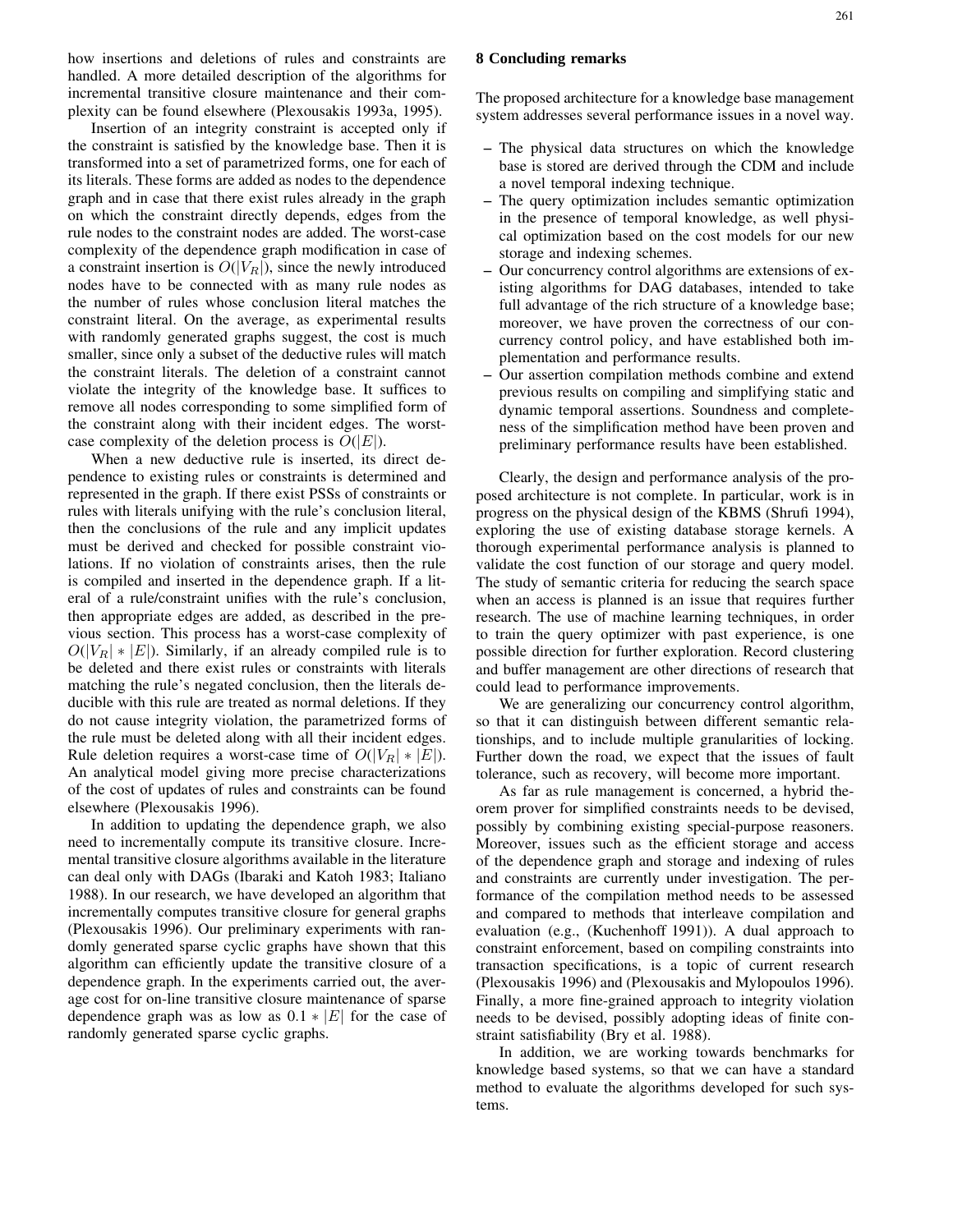On the basis of these results, we believe that a KBMS technology which offers the representational and inferential mechanisms of state-of-the-art knowledge representation schemes, while at the same time addresses efficiently database issues such as storage management, query processing and concurrency control, is viable.

*Acknowledgements.* Results reported in this paper are based on research conducted within the project titled "A Telos Knowledge Base Management System", funded by the Province of Ontario through the Information Technology Research Center; additional funding for the project has been received from the Department of Computer Science of the University of Toronto and the National Science and Engineering Research Council of Canada. Our work has significantly benefited from the contributions of several people. Special thanks are due to our colleagues Lawrence Chung, Prof. Vassos Hadzilacos, Igor Jurisica, Manolis Koubarakis (now at UMIST) Bryan Kramer, David Lauzon, Brian Nixon, Thomas Rose (now at FAW, Ulm), Prof. Ken Sevcik and Huaiqing Wang; also to visitors Prof. A. Illarramendi (Universidad del Pais Vasco, Spain), Prof. Yannis Ioannidis (University of Wisconsin), Prof. Matthias Jarke (Technical University of Aachen), L. Sbattella (Politechnico di Milano, Italy) and Prof. Yannis Vassiliou (Technical University of Athens).

#### **References**

- Agrawal R, Carey MJ, Livny M (1987) Concurrency control performance modeling: alternatives and implications. *ACM Trans Database Sys*, 12:4–654,
- Aho AV, Hopcroft JE, Ullman JD (1987) *Data structures and algorithms*. Addison-Wesley, Reading, Mass
- Allen J (1983) Maintaining knowledge about temporal intervals. *Commun ACM* 26:11–843
- Attardi G, Simi M (1981) Semantics of inheritance and attributions in the description system OMEGA. Technical Report S-81-16, Universita Di Pisa. Also MIT AI memo 642, 1981
- Bernstein PA, Hadzilacos V, Goodman N (1987) *Concurrency control and recovery in database systems*. Addison-Wesley, Reading, Mass
- Bertino E, Kim W (1989) Indexing techniques for queries on nested objects. *IEEE Trans Knowl Data Eng* 1:2–214
- Biliris A (1992) The performance of three database storage structures for managing large objects. In: *Proceedings of the ACM SIGMOD International Conference on Management of Data.*
- Bocca J (1986) On evaluation strategy of EDUCE. In: *Proceedings of the ACM SIGMOD International Conference on Management of Data*, pp 368–378
- Brodie M, Mylopoulos J, Schmidt J (1984) *On conceptual modeling: perspectives from artificial intelligence, databases and programming languages*. Springer, Berlin Heidelberg, New York
- Bry F, Decker H, Manthey R (1988) A uniform approach to constraint satisfaction and constraint satisfiability in deductive databases. In: *1st Int. Conference on Extending Data Base Technology* Venice, Italy, pp 488–505
- Buchanan BG, Wilkins DC (1993) *Readings in knowledge acquisition and learning*. Morgan Kaufmann, San Mateo, Calif
- Carey M, DeWitt D, Richardson J, Shekita E (1986) Object and file management in the EXODUS extensible database system. In: *Proceedings of the 12th International Conference on Very Large Data Bases*, pp 91–100
- Carroll MD (1988) Data flow analysis via dominator and attribute updates. Technical Report LCSR-TR-111, Rutgers University
- Ceri S, Widom J (1990) Deriving production rules for constraint maintenance. In: *Proceedings of the 16th Int. Conference in Very Large Databases*, pp 566–577
- Chakravarthy V, Grant J, Minker J (1988) Foundations of semantic query optimization for deductive databases. In: Minker J, editor, *Foundations of Deductive Databases and Logic Programming*. Morgan-Kaufmann, San Mateo, Calif, pp 243–273
- Chaudhri VK (1995) *Transaction synchronization in knowledge bases: concepts, realization and quantitative evaluation*. PhD thesis, University of Toronto, Toronto
- Chaudhri VK, Hadzilacos V (1995) Safe locking policies for dynamic databases. In: *Fourteenth ACM Symposium on Principles of Database Systems*, pp 233-247
- Chaudhri VK, Hadzilacos V, Mylopoulos J (1992) Concurrency control for knowledge bases. In: *Proceedings of the Third International Conference on Information and Knowledge Representation and Reasoning*, pp 762– 773
- Chaudhri VK, Hadzilacos V, Mylopoulos J, Sevcik K (1994) Quantitative evaluation of a transaction facility for a knowledge base management system. In: *Proceedings of the Third International Conference on Knowledge Management*, Gaithersberg, Md. pp 122–131
- Chaudhri VK, Mylopoulos J (1995) Efficient algorithms and performance results for multi-user knowledge bases. In: *Proceedings of the 1995 International Joint Conference on Artificial Intelligence*, Montreal, pp 759–766
- Chomicki J (1992) History-less checking of dynamic integrity constraints. In: *8th Int. Conference on Data Engineering*, Phoenix, Ariz. pp 557– 564
- Copeland G, Khoshafian S (1985) A decomposition storage model. In: *Proceedings of the ACM SIGMOD International Conference on Management of Data*, pp 268–279
- Dechter R, Meiri I, Pearl J (1989) Temporal constraint networks. In: *Proceedings of the First International Conference on Knowledge Representation and Reasoning*, pp 83–93
- Decker H (1986) Integrity enforcement in deductive databases. In: *Expert Database Systems, 1st Int. Conference*, pp 271–285
- Eswaran K, Gray JN, Lorie RA, Traiger IL (1976) The notions of consistency and predicate locks in database systems. *Commun ACM* 19:9–633 Findler N (1979) *Associative networks*. Academic Press, New York
- 
- Finkelstein S, Schkolnick M, Tiberio P (1988) Physical database design for relational databases. *ACM Trans Database Sys* 13:1–128
- Frank M, Omiecinski E, Navathe S (1992) Adaptive and automated index selection in RDBMS. In: *Proceedings of International Conference on Extending Database Technology*, pp 277–292
- Frenkel KA (1991) The human genome project and informatics. *Commun ACM* 34:11–51
- Gupta A, Sagiv Y, Ullman J, Widom J (1994) Constraint checking with partial information. In: *ACM SIGACT-SIGMOD-SIGART Symposium on Principles of Database Systems*, pp 45–55
- Guttman A (1984) R-trees: a dynamic index structure for spatial searching. In: *Proceedings of the ACM SIGMOD International Conference on Management of Data*, pp 47–57
- Hull R, King R (1987) Semantic database modeling: survey, applications and research issues. *ACM Comput Surv* 19:201–260
- Hulsmann K, Saake G (1990) Representation of the historical information necessary for temporal integrity monitoring. In: *2nd Int. Conference on Extending Data Base Technology*, Venice, Italy, pp 378–392
- Ibaraki T, Katoh N (1983) On-line computation of transitive closures of graphs. *Inf Process Lett* 16:3–97
- Ioannidis Y, Ramakrishnan R, Winger L (1993) Transitive closure algorithms based on graph traversal. *ACM Trans Database Sys* 18:3–576
- Ioannidis YE, Kang YC (1991) Left-deep vs. bushy trees: an analysis of strategy spaces and its implications for query optimization. In: *Proceedings of the ACM SIGMOD International Conference on Management of Data*, pp 168–177
- Ishikawa H, Suzuki F, Kozakura F, Makinouchi A, Miyagishima M, Izumida Y, Aoshima M, Yamane Y (1993) The model, language, and implementation of an object-oriented multimedia knowledge base management system. *ACM Trans Database Sys* 18:1–50
- Italiano G (1988) Finding paths and deleting edges in directed acyclic graphs. *Inf Process Lett* 28:1–11
- Jarke M, Koch J (1984) Query optimization in database systems. *Comput Surv* 16:2–143
- Jarke M, Koubarakis M (1989) Query optimization in KBMS: overview, research issues, and concepts for a Telos implementation. Technical Report KRR-TR-89-6 Dept. of Computer Science, University of Toronto
- Jeusfeld M, Jarke M (1991) From relational to object-oriented integrity sim-